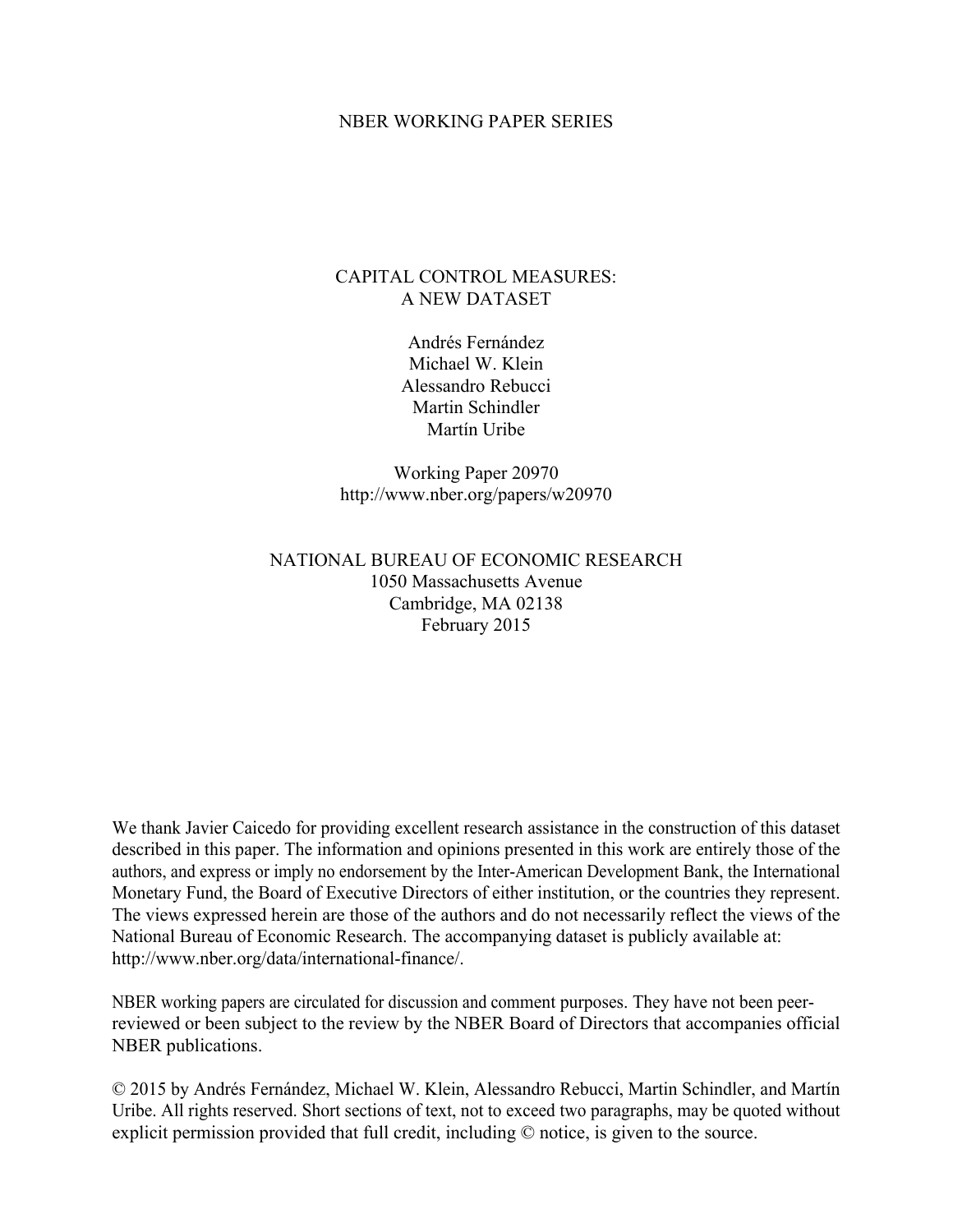Capital Control Measures: A New Dataset Andrés Fernández, Michael W. Klein, Alessandro Rebucci, Martin Schindler, and Martín Uribe NBER Working Paper No. 20970 February 2015 JEL No. F3,F38

## **ABSTRACT**

We present and describe a new dataset of capital control restrictions on both inflows and outflows of ten categories of assets for 100 countries over the period 1995 to 2013. Building on the data first presented in Martin Schindler (2009), and other datasets based on the analysis of the IMF's Annual Report on Exchange Arrangements and Exchange Restrictions, this dataset includes additional asset categories, more countries, and a longer time period. We discuss the manner in which we translate the information in the AREAER into a usable data set. We also characterize the data with respect to the prevalence of controls across asset categories, the correlation of controls across asset categories and between controls on inflows and controls on outflows, the aggregation of the separate categories into broader indicators, and the comparison of our dataset with other indicators of capital controls.

Andrés Fernández Research Department Inter-American Development Bank 1300 New York Avenue NW Washington DC 20577 andresf@iadb.org

Michael W. Klein Fletcher School Tufts University Medford, MA 02155 and NBER michael.klein@tufts.edu

Alessandro Rebucci The Johns Hopkins Carey Business School 100 International Drive Baltimore, MD 21202-1099 arebucci@jhu.edu

Martin Schindler International Monetary Fund 700 19th Street, NW Washington, DC 20431 mschindler@imf.org

Martín Uribe Department of Economics Columbia University International Affairs Building New York, NY 10027 and NBER martin.uribe@columbia.edu

A data appendix is available at: http://www.nber.org/data-appendix/w20970 A Zip File of Data in Excel & Stata is available at: https://fletcher-auth.moit.tufts.edu/~/media/Fletcher/Research/docs/FKRSU.zip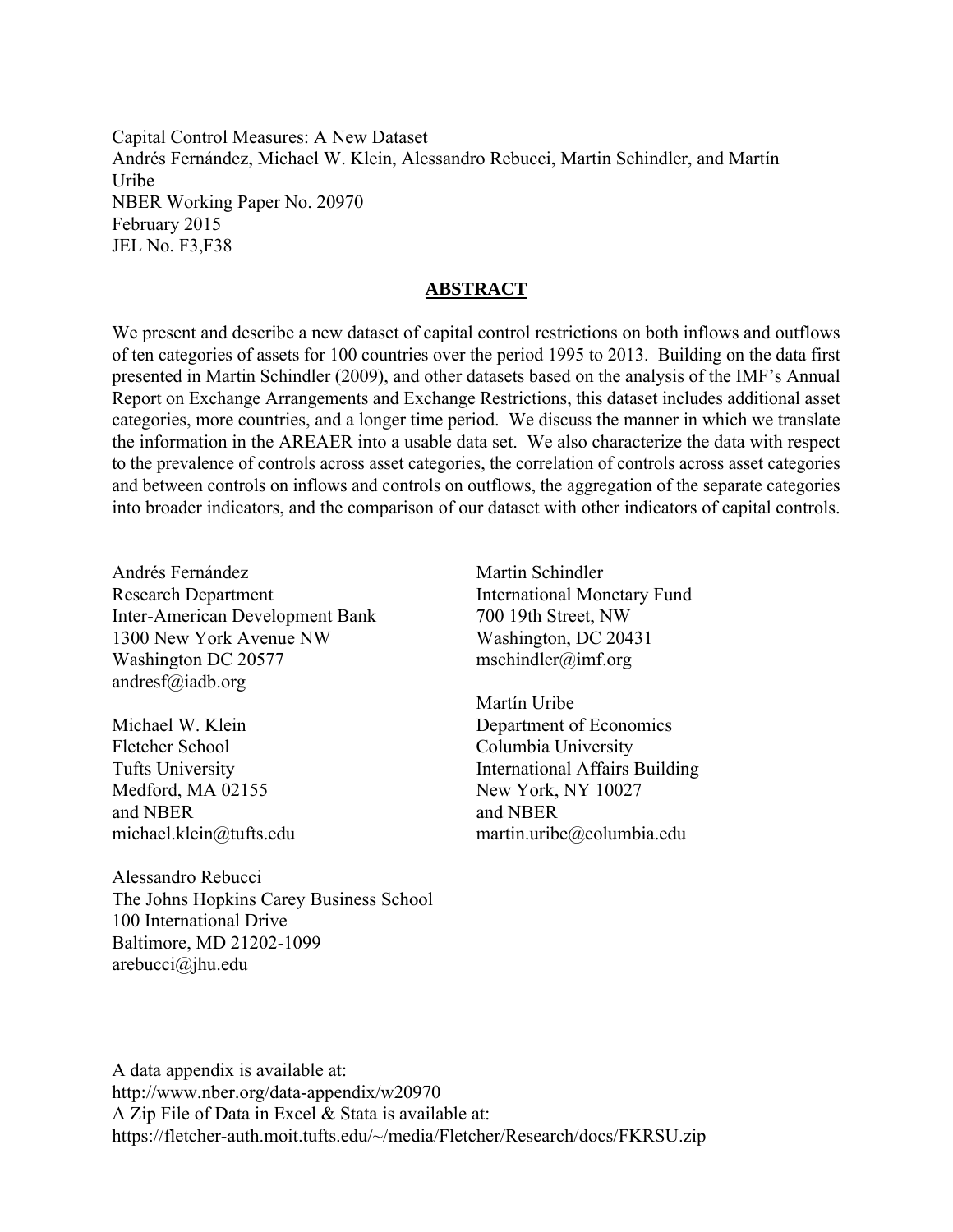## **I. Introduction**

International capital flows are central to international macroeconomics. The interaction between the monetary and exchange rate policies of a country depends upon its stance towards capital mobility, as described by the policy trilemma. The ability of a government and its citizens to borrow and lend abroad allows domestic investment to diverge from domestic savings, which can promote economic efficiency and growth. International portfolio diversification is a potentially important means by which individuals can smooth consumption and undertake risky investments that would otherwise be unattractive. On a less salutary note, international capital flows are also blamed as an important vector through which economic disturbances are spread across countries, or as a means by which investors prompt a sudden stop that causes an economy to crash.

This range of potential outcomes from the international trade in assets has contributed to varying attitudes towards capital flows, as well as towards capital controls. Controversies over international capital flows have a long history. For example, in 1920 J.M. Keynes wrote elegiacally of a pre-war time when a person could "…adventure his wealth in the natural resources and new enterprises of any quarter of the world..." (*The Economic Consequences of the Peace*, Chapter II). But he took a very different tone in a 1933 speech in Dublin when he stated "… let goods be home-spun whenever it is reasonable and conveniently possible and, above all, let finance be national."<sup>1</sup>

l

 $<sup>1</sup>$  Quoted in Robert Skidelsky (1992), p. 477</sup>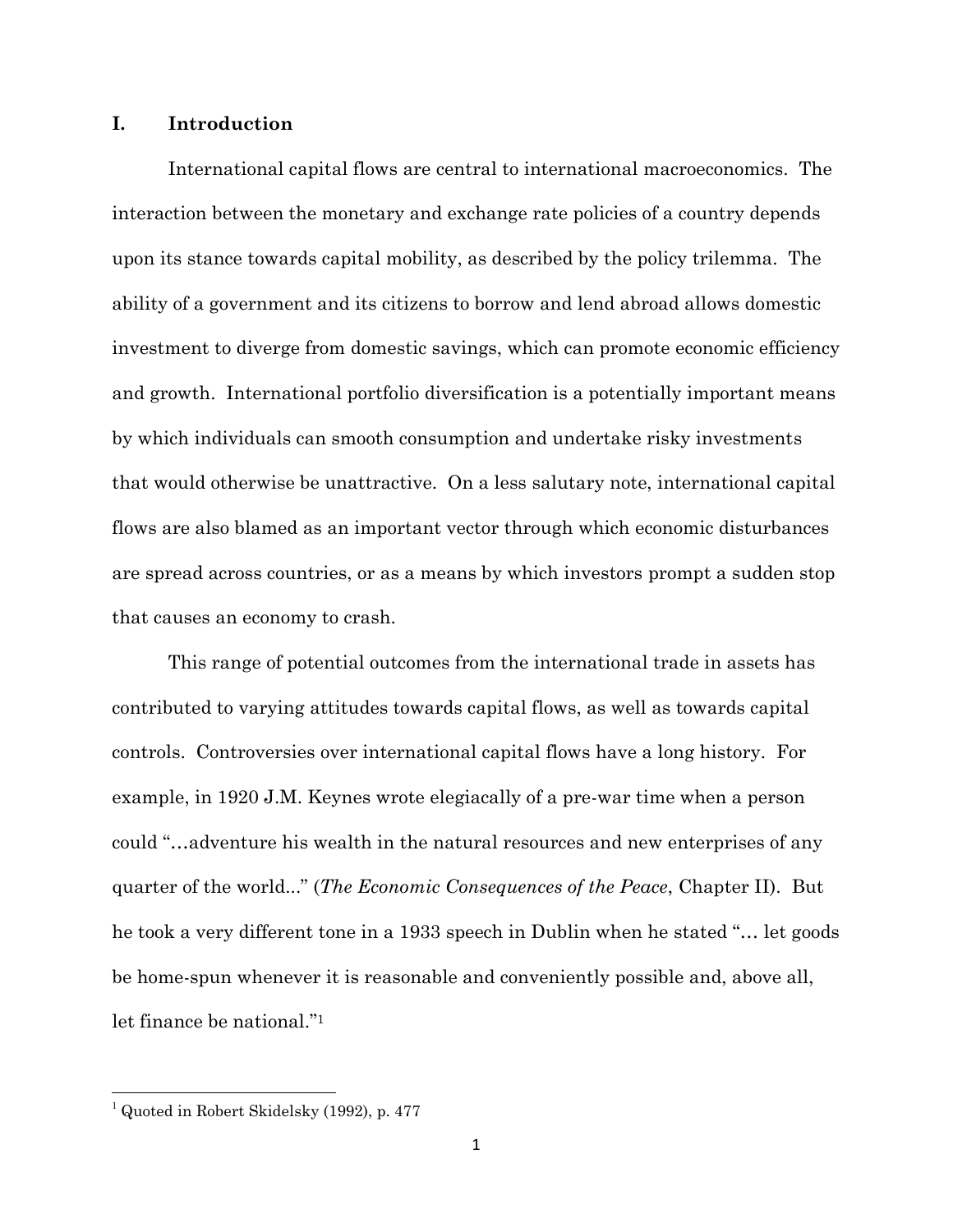Keynes' negative view of international capital flows in the midst of the Great Depression echoes through time in more contemporary calls for capital controls, especially in the wake of the recent current economic and financial crisis. Capital controls were pervasive during the Bretton Woods era. These controls were reduced or eliminated beginning in the late 1970s, and, increasingly, in the 1980s and 1990s. The title of Rudiger Dornbusch's 1998 article "Capital Controls: An Idea Whose Time is Gone" reflects a broad consensus at that time. But attitudes began to shift in response to the economic crises in the late 1990s (Dani Rodrik (1998), Jagdish Bhagwati (1998)). These changes were far from a fringe view; in 2002, Kenneth Rogoff, then serving as the Chief Economist and Director of Research of the IMF, wrote in the Fund's publication *Finance and Development* "These days everyone agrees that a more eclectic approach to capital account liberalization is required."

The Great Recession has spurred a further reevaluation of the appropriate role of capital controls. Countries as diverse as Brazil and Switzerland considered (and in the case of Brazil, implemented) controls on inflows in the face of currency appreciation, while Iceland introduced controls on outflows at the time of its crisis. A number of recent IMF staff studies and policy papers accept the use of capital controls as part of a country's "policy toolkit" under certain circumstances, a shift that *The Economist* magazine dubbed "The Reformation." <sup>2</sup> Even stronger calls for a

<sup>&</sup>lt;sup>2</sup> Examples of IMF studies include Jonathan Ostry, Atish Ghosh, Karl Habermeier, Marcos Chamon, Mahvash S. Qureshi, and Dennis B.S. Reinhardt (2010) and Ostry, Ghosh, Chamon, and Qureshi (2011). *The Economist* article appeared in the April 7, 2011 issue.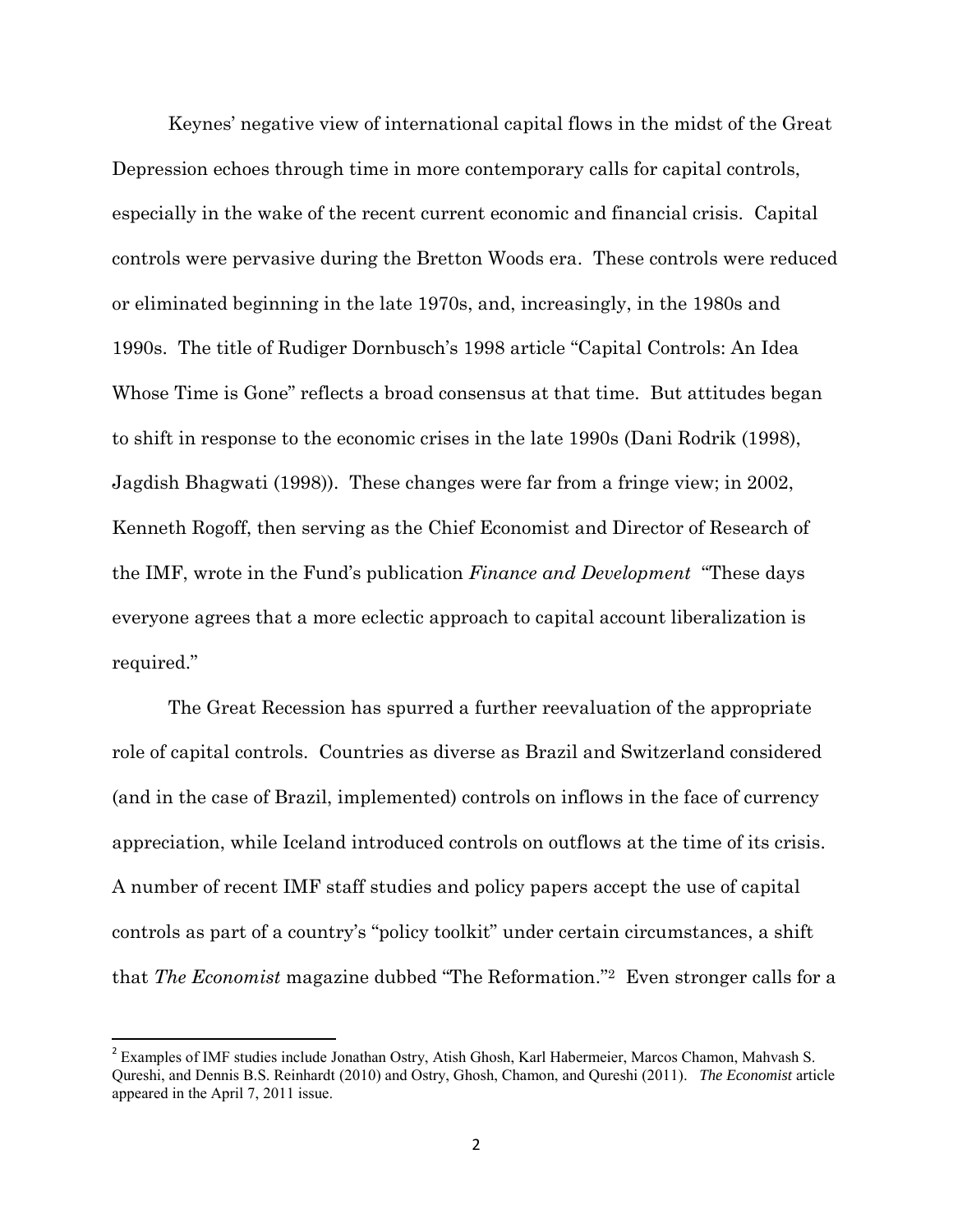greater role for capital controls include Olivier Jeanne, Arvind Subramanian and John Williamson (2012) and Hélène Rey (2013). Some of these policy prescriptions are consistent with a new branch of theoretical research in which capital controls contribute to financial stability and macroeconomic management.3 The empirical research of others, however, emphasizes the ineffectiveness and potential costs of capital controls.<sup>4</sup>

The evolving nature of the debate on capital controls, and the policy prescriptions that follow, suggest that further careful empirical analysis is needed. One challenge facing empirical researchers in this area concerns the availability of indicators of capital controls. Some empirical research addresses this challenge by considering the experience of a specific country.5 But broader, cross-country analyses require panel data reflecting the experience of a range of countries. While a number of panel data sets exist, those with broad time and/or country coverage are typically hampered by a lack of granularity (for example, Menzie Chinn and Hiro Ito (2006), Dennis Quinn (1997)), often providing little information beyond a broad index of "capital account openness," while others with finer granularity have

<sup>&</sup>lt;sup>3</sup> For just a few examples, see Anton Korinek (2010), Javier Bianchi (2011), Emmanuel Farhi and Iván Werning (2012), Olivier Jeanne (2012), and Stephanie Schmitt-Grohé and Martín Uribe (2012), and Gianluca Benigno, Huigang Chen, Chris Otrok, Alessandro Rebucci, and Eric Young (2014).

<sup>&</sup>lt;sup>4</sup> See, for example, Kristin Forbes (2007), Mahir Binici, Michael Hutchison and Martin Schindler (2010), Michael Klein (2012), Alessandro Prati, Schindler and Patricio Valenzuela (2012), and Klein and Jay Shambaugh (forthcoming).

<sup>&</sup>lt;sup>5</sup> See, for example, studies of the experiences of Chile by José DeGregorio, Sebastian Edwards and Rodrigo Valdés (2000) and Forbes (2007), and of Brazil by Forbes, Marcel Fratzscher, Thomas Kostka and Roland Straub (2012).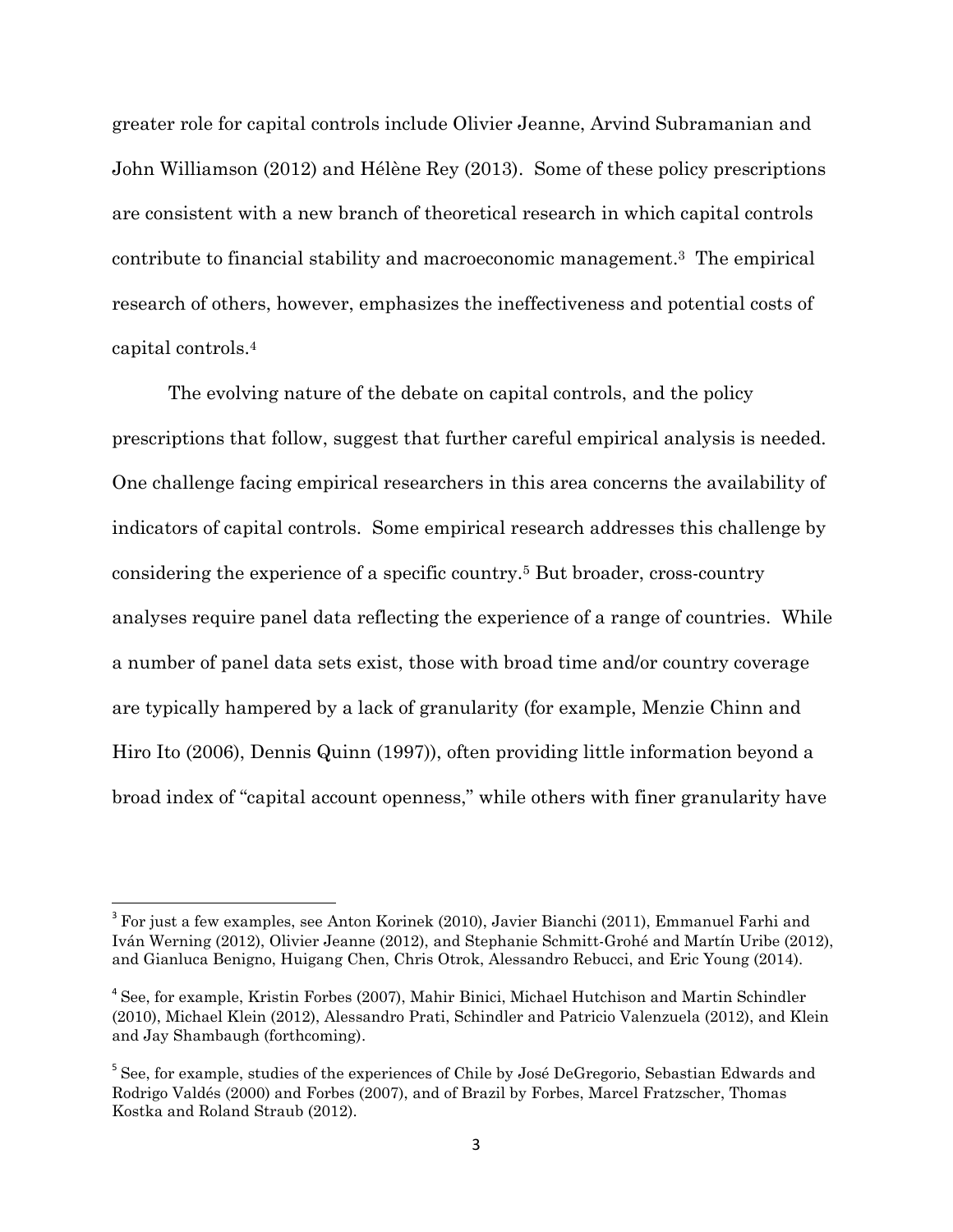been more limited in terms of sample coverage (such as Martin Schindler (2009), Jacques Miniane (2004), and Natalia Tamirisa (1999)).<sup>6</sup>

In this paper, we introduce a new data set based on the methodology in Schindler (2009), but including more countries, more asset categories and more years. In particular, the new data set reports the presence or absence of capital controls, on an annual basis, for 100 countries over the period 1995 to 2013. As discussed in greater detail below, this data set revises, extends, and widens the data set originally developed by Schindler (2009), and later expanded by Klein (2012) and Fernandez *et.al.* (2014). The wide set of countries in this data set, and its coverage of a period when there have been changing policies, makes it a potentially important resource for research and policy.<sup>7</sup>

In particular, a distinguishing and important feature of these data is that the information on capital controls is disaggregated both by whether the controls are on inflows or outflows, and by ten different categories of assets. This allows for a more detailed analysis of capital controls, including an examination of the co-movements of controls on different types of assets, and on the co-movements of controls on inflows and outflows, as well as the construction of aggregate measures of controls that are well targeted to the specific nature of the topic being studied. Variations of such aggregate measures across time serve as one indicator of the intensity of the application of restrictions on international capital movements.

<sup>6</sup> See Quinn, Schindler, and A. Maria Toyoda (2011) for a comprehensive review of existing *de jure*  measures.

The data set will be publicly available on several websites, including that of the NBER (see http://www.nber.org/data/international-finance/)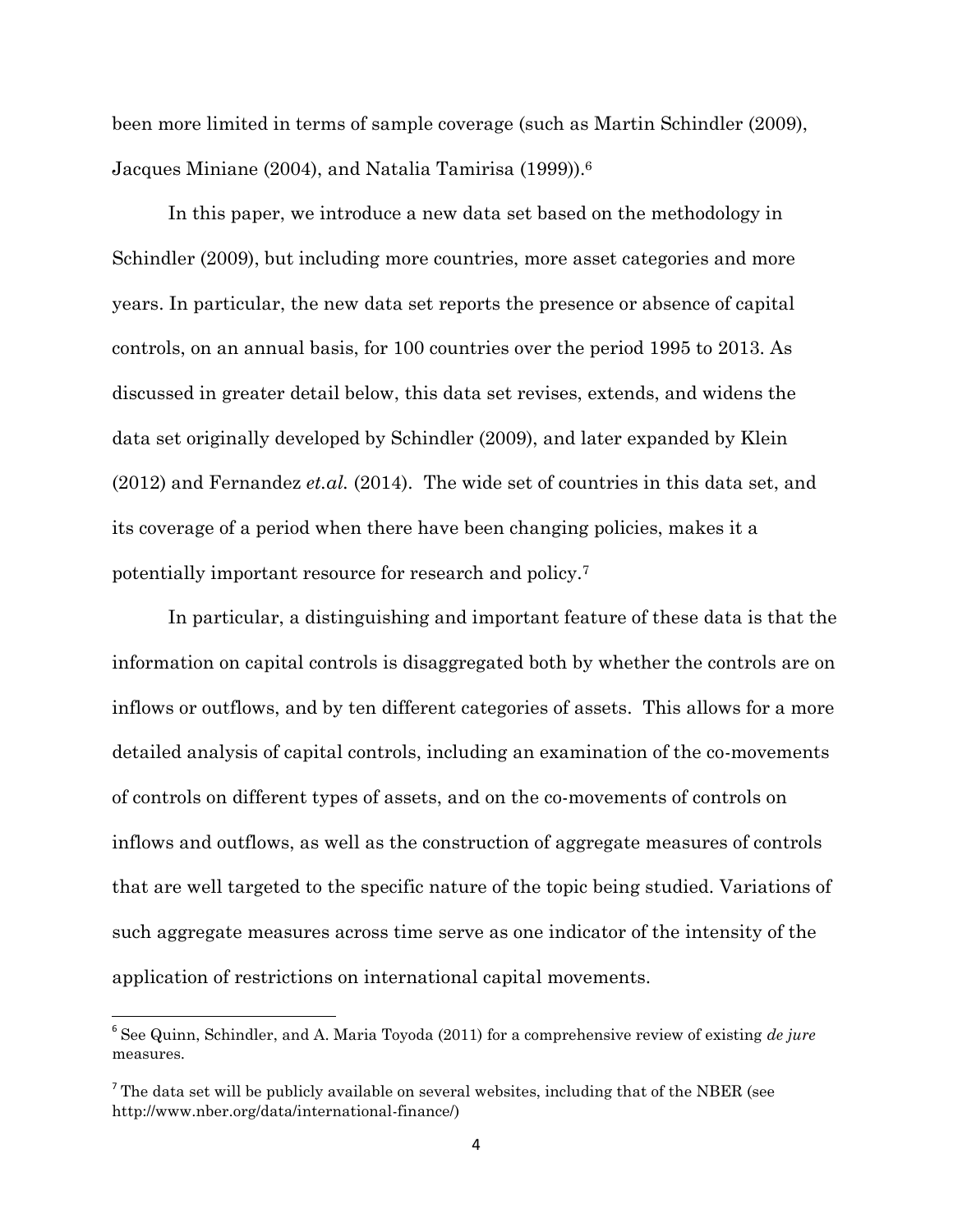The next section of the paper discusses the methods used to develop this data set from annual information published by the IMF. This is followed by a section in which we discuss some statistics of our disaggregated data set, including the correlation across categories of assets and directions of transactions (that is, controls on inflows or on outflows). The next section discusses issues related to aggregating the asset categories and also compares an aggregated index of our data with two aggregate indicators that are commonly used in panel estimation, those first introduced in Quinn (1997) and in Chinn and Ito (2006). We offer some concluding comments in Section V.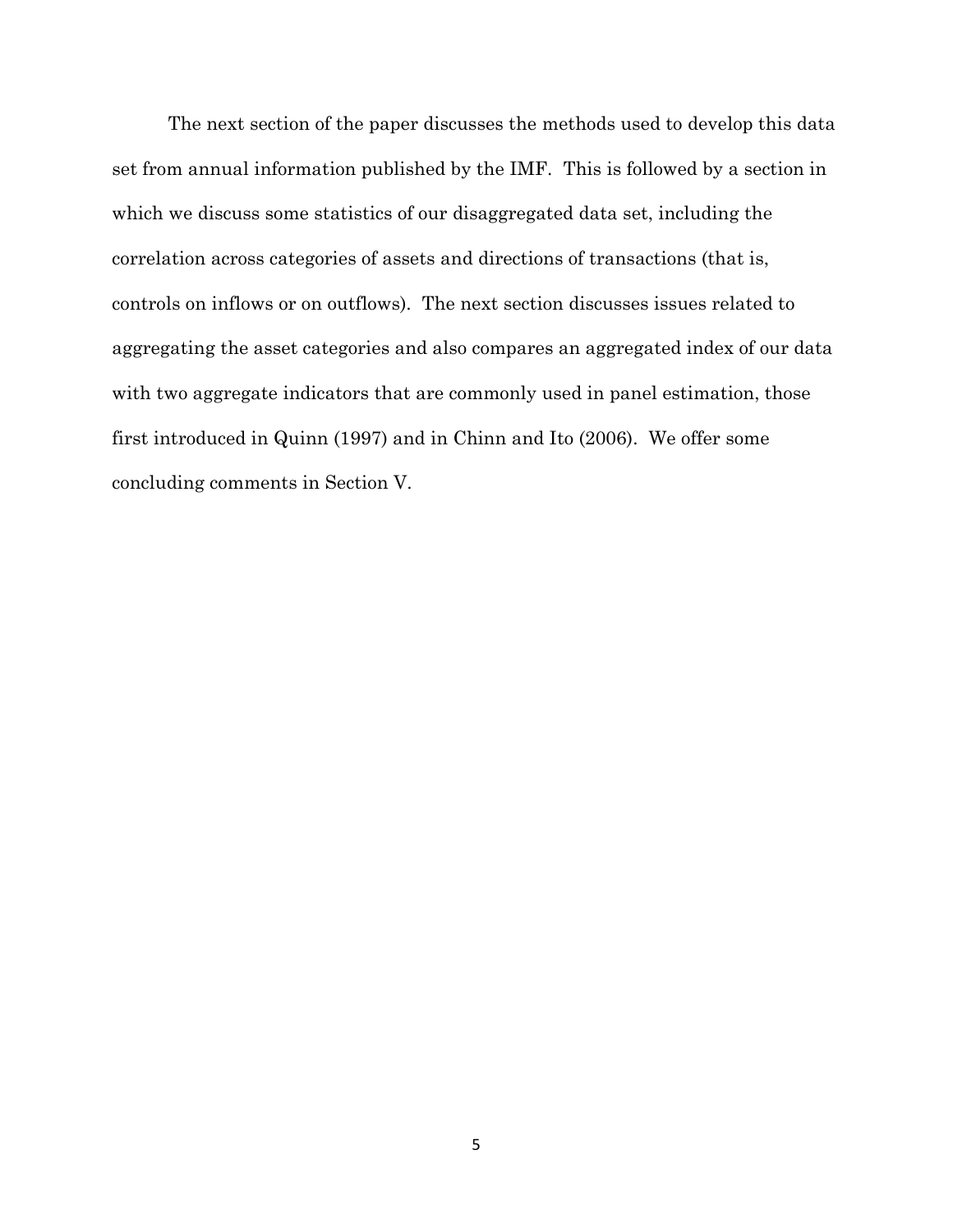#### **II. Constructing the Capital Control Indicators**

Cross-country time series of capital controls typically draw from the IMF's *Annual Report on Exchange Arrangements and Exchange Restrictions* (*AREAER*).<sup>8</sup> The capital control measures presented in this paper are also based on the *de jure* information from this source.9 There was a fundamental change in the reporting on capital controls beginning with the 1996 volume of the *AREAER* (providing information for conditions in 1995) when it began including more detailed information both across a disaggregated set of assets and by distinguishing between controls on outflows and controls on inflows; thus our data series begin in 1995 and, currently, includes data through 2013.10 In this section we describe the data set we have constructed and discuss the methods we have taken to translate the narrative in the annual volumes to a panel data set.

The present work revises, extends, and widens the data set originally developed by Schindler (2009), and later expanded by Klein (2012) and Fernandez *et.al.* (2014). Schindler's dataset covers 91 countries over the period 1995 to 2005, and considers restrictions on inflows and outflows over six asset categories, namely,

 $\overline{a}$ 

<sup>&</sup>lt;sup>8</sup> The early works that use the *AREAER* to create panel data sets of capital controls include Vittorio Grilli and Gian Maria Milesi-Ferretti (1995), Quinn (1997), and Chinn and Ito (2006).

<sup>9</sup> That is, the measures capture legal restrictions, but not whether or to what extent they are enforced. One difficulty in trying to construct empirically-based *de facto* indicators of capital account restrictions is that there is not a clear benchmark of the gross capital flows consistent with free capital mobility. Furthermore, *de facto* indicators based on the equalization of rates of return would assume efficient markets, and require making assumptions about investors' expectations and preferences as well as the correlations of asset returns with other measures of risk.

<sup>&</sup>lt;sup>10</sup> There is very limited coverage for the years 1995 and 1996 for one category of assets, controls on bonds with maturity of greater than one year, and so the data series for this asset begins in 1997.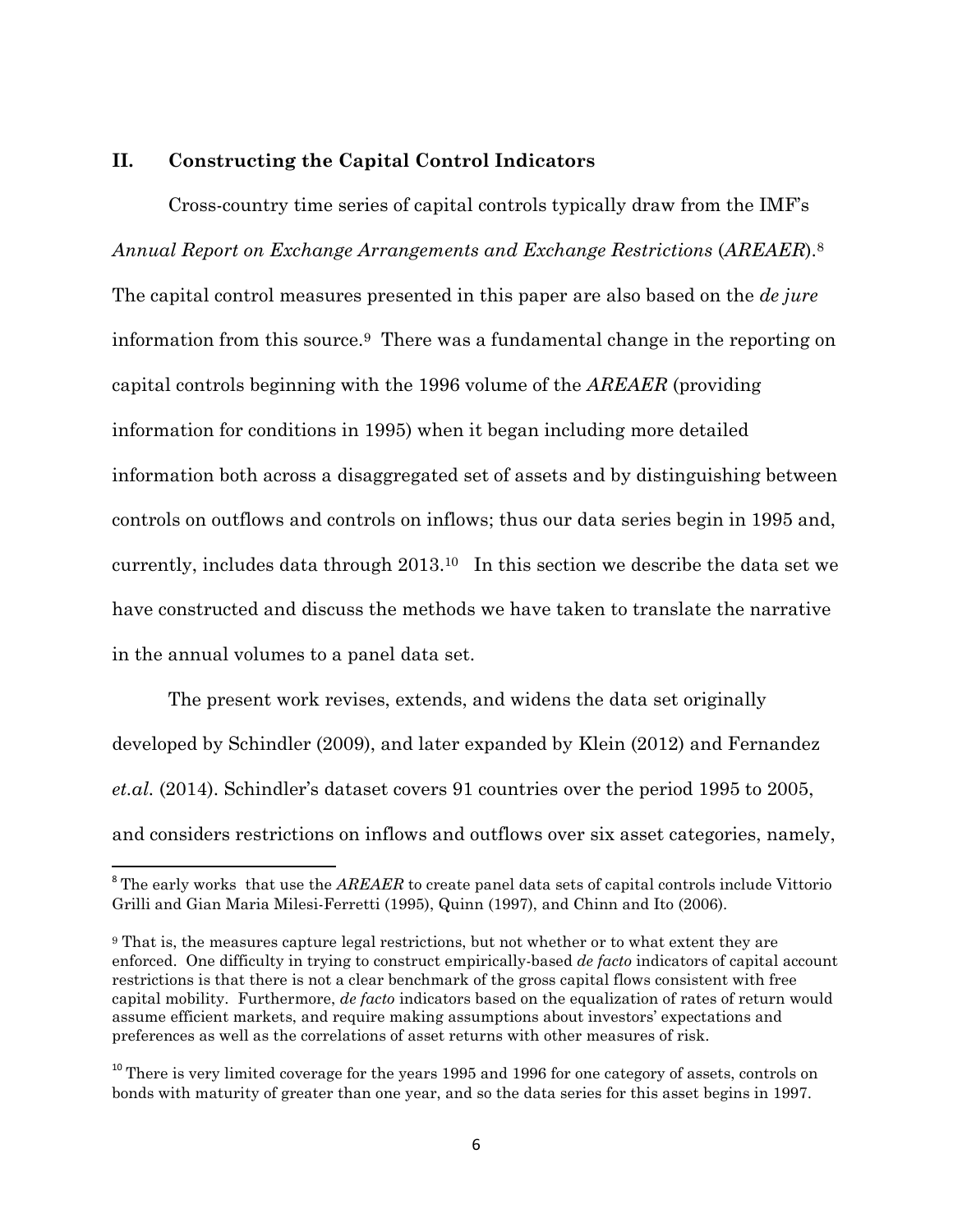equity, bonds, money market, collective investment, financial credit, and foreign direct investment. Klein (2012) extends Schindler's dataset to include the period 2006 to 2010 but limits the coverage to 44 countries and restrictions on inflows. Fernandez *et.al.* (2014) further extend the dataset until the year 2011 for the original 91 countries in Schindler (2009). They also consider restrictions on capital inflows and outflows.

The dataset discussed in this paper extends currently available data in three dimensions; asset categories, countries, and sample period. The four new asset categories are derivatives, commercial credit, financial guarantees, and real estate. Derivatives are of particular interest, given their increasing role in international transactions (Lane and Milesi-Ferretti, 2007). The nine new countries were selected through a population-based criterion, bringing the total number of countries to 100.11 The sample period of has been extended to cover the period 1995 to 2013.

This paper also provides the specific set of rules used for coding the narrative in the *AREAER* reports in order to generate the data. These rules are explained in detail below, and in even greater detail in a technical appendix. The rules build on those used by Schindler (2009). We clarify the rules, and provide explicit criteria, in order to facilitate future updates of the data set. These rules are also used to revise some of the observations in Schindler's original data set in order to ensure a

 $11$ <sup>11</sup> The nine added countries were those with the largest populations in 2012 (according to the World Development Indicators) that were not in the original Schindler data set, but were included in the *AREAER*. These countries are Algeria, Colombia, Ethiopia, Iran, Myanmar, Nigeria, Poland, Ukraine and Vietnam.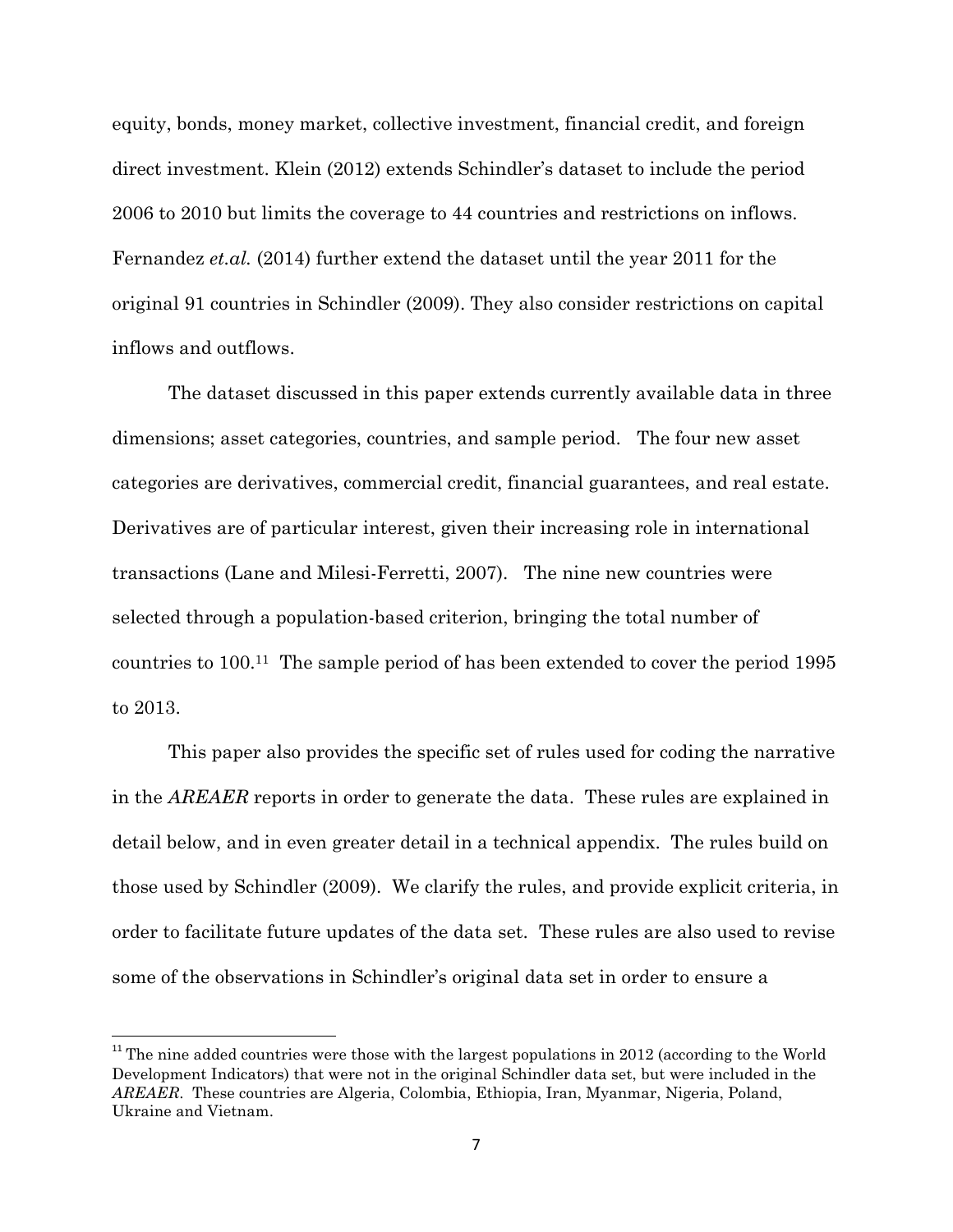harmonization of those data with the new observations included in this expanded dataset.<sup>12</sup>

The *AREAER* reports the presence of rules and regulations for international transactions by asset categories. The ten asset categories in our data set allow us to capture a large proportion of global cross-national asset holdings. The categories, with their two-letter abbreviations, are:<sup>13</sup>

- 1. Money market instruments, which includes securities with an original maturity of one year or less, in addition to short-term instruments like certificates of deposit and bills of exchange, among others. [mm]
- 2. Bonds or other debt securities with an original maturity of more than one year. [bo]
- 3. Equity, shares or other securities of a participating nature, excluding those investments for the purpose of acquiring a lasting economic interest which are addressed as foreign direct investment. [eq]
- 4. Collective investment securities such as mutual funds and investment trusts. [ci]
- 5. Financial credit and credits other than commercial credits granted by all residents, including banks, to nonresidents, or vice versa. [fc]
- 6. Derivatives, which includes operations in rights, warrants, financial options and futures, secondary market operations in other financial claims, swaps of bonds and other debt securities, and foreign exchange without any other underlying transaction. [de]
- 7. Commercial Credits for operations directly linked with international trade transactions or with the rendering of international services. [cc]

 $\overline{a}$ 

 $12$  Specifically, whenever a discrepancy arose in a particular asset/country category between Schindler's original data set and ours in 2005 (the last year of Schindler's dataset), the data was revised for that category in that year and backwards until no discrepancy was detected. If there was no discrepancy in 2005 then there was no revision backwards for that country/asset subcategory. In total, only 145 observations (less than one percent of the original dataset) was modified. These observations are listed in the master data file.

 $13$  Where applicable, the notation follows that in Schindler (2009).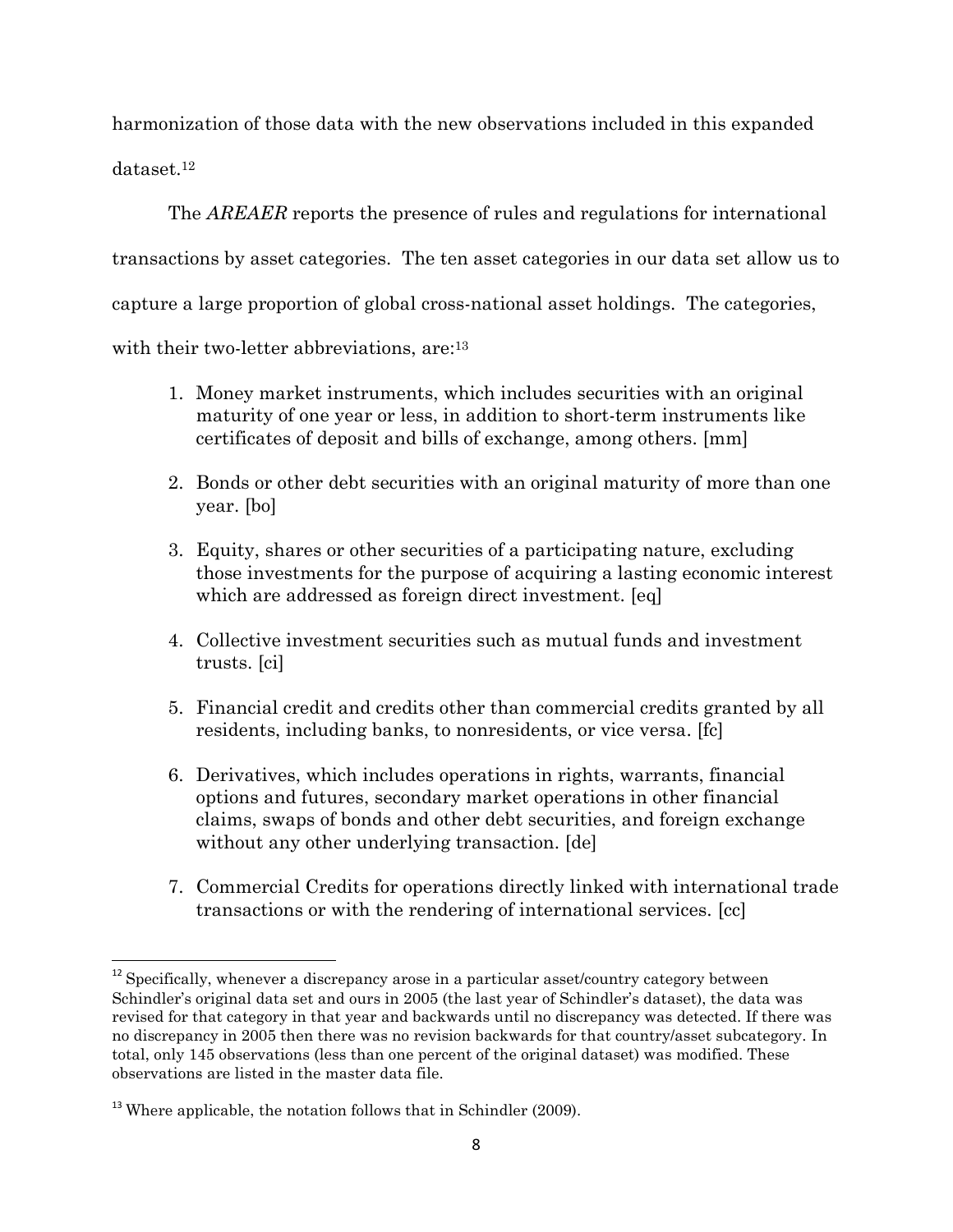- 8. Guarantees, Sureties and Financial Back-Up Facilities provided by residents to nonresidents, and vice versa, which includes securities pledged for payment or performance of a contract—such as warrants, performance bonds, and standby letters of credit—and financial backup facilities that are credit facilities used as a guarantee for independent financial operations. [gs]
- 9. Real Estate transactions representing the acquisition of real estate not associated with direct investment, including, for example, investments of a purely financial nature in real estate or the acquisition of real estate for personal use.[re]
- 10.Direct investment accounts for transactions made for the purpose of establishing lasting economic relations both abroad by residents and domestically by nonresidents. [di]

The *AREAER* distinguishes across types of transactions according to the residency of the buyer or the seller, and whether the transaction represents a purchase or a sale or issuance. For five asset categories, Money Market, Bonds, Equities, Collective Investments and Derivatives, there are four categories of transactions controls: two categories of controls on inflows, including *Purchase Locally by Non-Residents* [plbn] and *Sale or Issue Abroad by Residents* [siar]; and two categories of controls on outflows, which are *Purchase Abroad by Residents* [pabr] and *Sale or Issue Locally by Non-Residents* [siar]. The Real Estate category includes the inflow transaction category plbn and the outflow control transaction categories pabr and *Sale Locally by Non-Residents* [slbn]. There is only a broader classification of inflow controls or outflow controls for the three categories of Financial Credits [fci and fco], Commercial Credits [cci and cco], and Guarantees, Sureties and Financial Backup Facilities [gsi and gso]. Direct Investment includes the categories of controls on inflows [dii], controls on outflows [dio], and controls on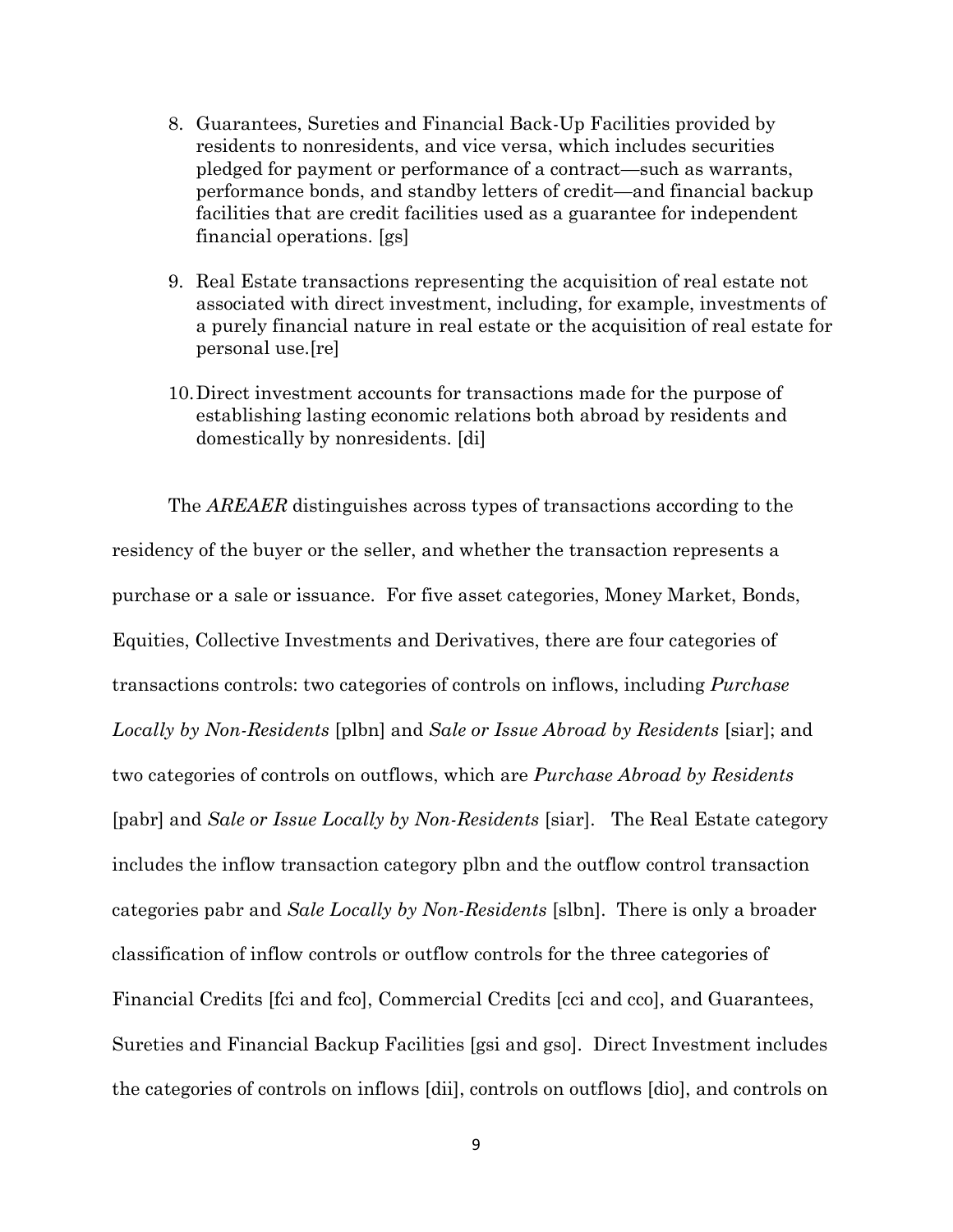|                                                                      | Table 1 |  |
|----------------------------------------------------------------------|---------|--|
| <b>Asset and Transaction Categories for Capital Control Measures</b> |         |  |

# **Assets that Each Include Four Transaction Categories**

mm Money Market (Bonds with Maturity of 1 year or less)

- bo Bonds (Bonds with Maturity of greater than 1 year)
- eq Equities
- ci Collective Investments
- de Derivatives

Categories

Inflow Controls:

\_plbn Purchase Locally By Non-Residents

\_siar Sale or Issue Abroad By Residents

Outflow Controls:

\_pabr Purchase Abroad By Residents

\_siln Sale or Issue Locally By Non-Residents

## **Assets that Include Only Inflow (i) or Outflow (o) Categories**

gsi & gso Guarantees, Sureties & Financial Backup Facilities

fci & fco Financial Credits

cci & cco Commercial Credits

## **Real Estate**

Re Real Estate

Categories

Outflow

\_pabr Real Estate Purchase Abroad By Residents

\_slbn Sale Locally By Non-Residents

Inflow

\_plbn Real Estate Purchase Locally By Non-Residents

## **Direct Investment**

dii Direct Investment Controls on Inflows

dio Direct Investment Controls on Outflows

ldi Direct Investment Controls on Liquidation

The four series for each of the five categories of assets mm, bo, eq, ci, and de have the suffixes \_plbn, \_siar, \_pabr or \_siln. Real Estate is represented by the three series re\_pabr, re\_slbn and re\_plbn. The suffixes for the three series gs, fc, and cc represent inflow or outflow controls (e.g. gsi and gso, respectively).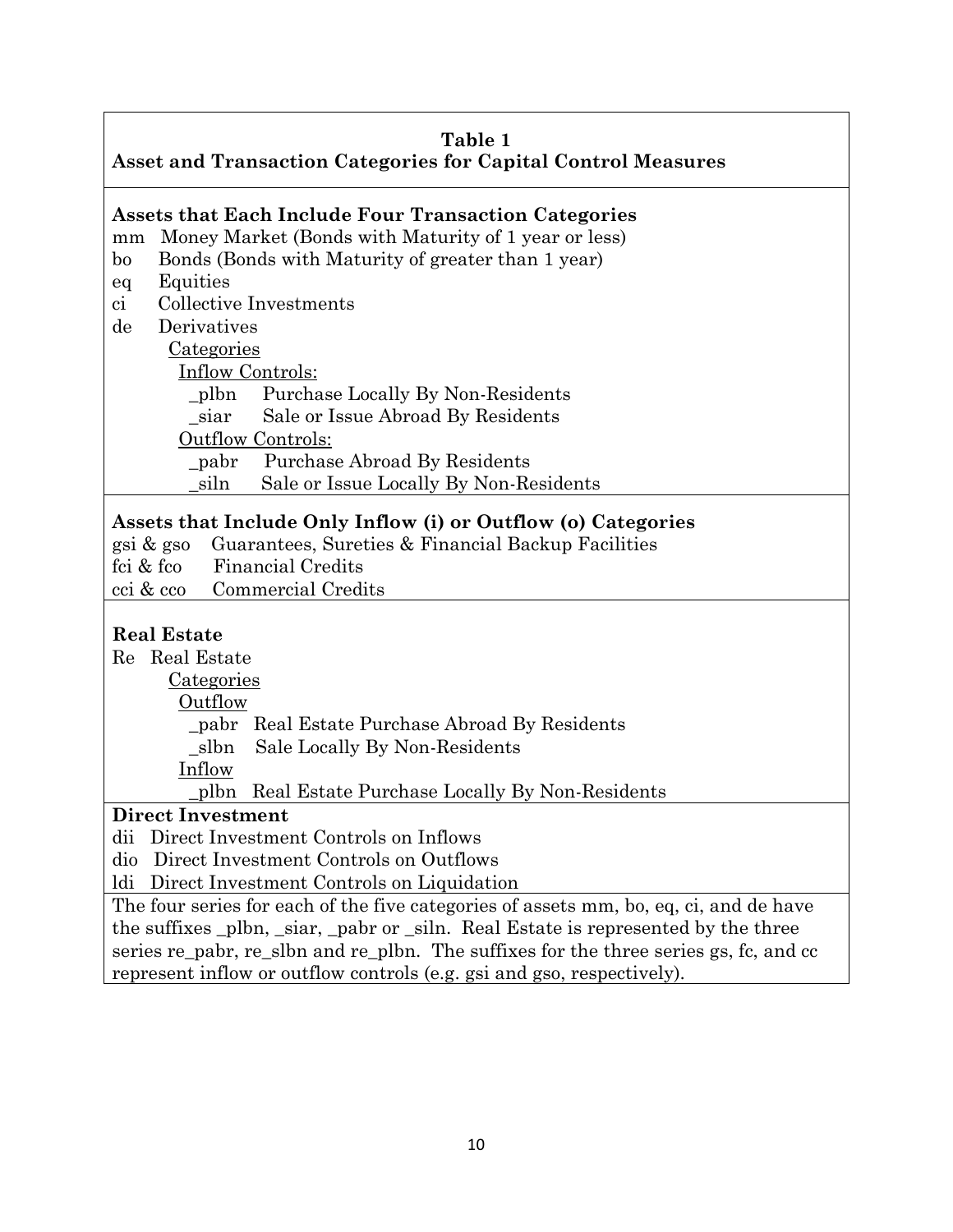the *Liquidation of Direct Investment* [ldi] which captures controls on capital inflows or outflows from the liquidation of direct investment abroad or domestically. Thus, in its most disaggregated format, our data set provides information on 32 transaction categories. Table 1 summarizes this.

We use the narrative description in the *AREAER* to determine whether or not there are restrictions on international transactions, with a 1 representing the presence of a restriction and a 0 representing no restriction.14 This requires a set of rules on interpreting the information presented in these narratives. We formulated rules consistent with those used for the original Schindler (2009) data set, elaborating them when further clarification is warranted. The key points of these rules are:<sup>15</sup>

(i) The annual information from the AREAER reports comes with three columns; the first listing the asset subcategory, the second containing a YES (that is, a restriction is in place), a NO, or no entry, and the third including narrative information. When coding each subcategory we first look at the information in both columns two and three of the reports and follow these criteria:

**i.** If there is no narrative information in the third column we code on the basis of the information in the second column where we assign a 0 for NO and a 1 for YES.

**ii.** If there is information in the third column we code based on the narrative information in that column.

l

<sup>&</sup>lt;sup>14</sup> The *AREAER* narrative is limited to either *n.r.* or *n.a.* in about 2.8 percent of the cases in our data. The entry  $n.a.$  is used by the IMF "when it is unclear whether a particular category or measure exists – because pertinent information is not available at the time of publication." (IMF 2011) The entry *n.r.* is used when "members have provided the IMF staff with information that a category or an item is not regulated." In addition, our dataset has the category *d.n.e.* that represents "does not exist" to document the cases where there is no information whatsoever, but this appears only 15 times in the entire data set (0.03 percent of the dataset). The data set available on line retains the *n.r.*, *n.a.*, and *d.n.e.* entries, but in the statistics presented in this paper we set to missing an entry with any of these three classifications.

<sup>&</sup>lt;sup>15</sup> A more detailed description of our rules and guiding principles is contained in the technical appendix.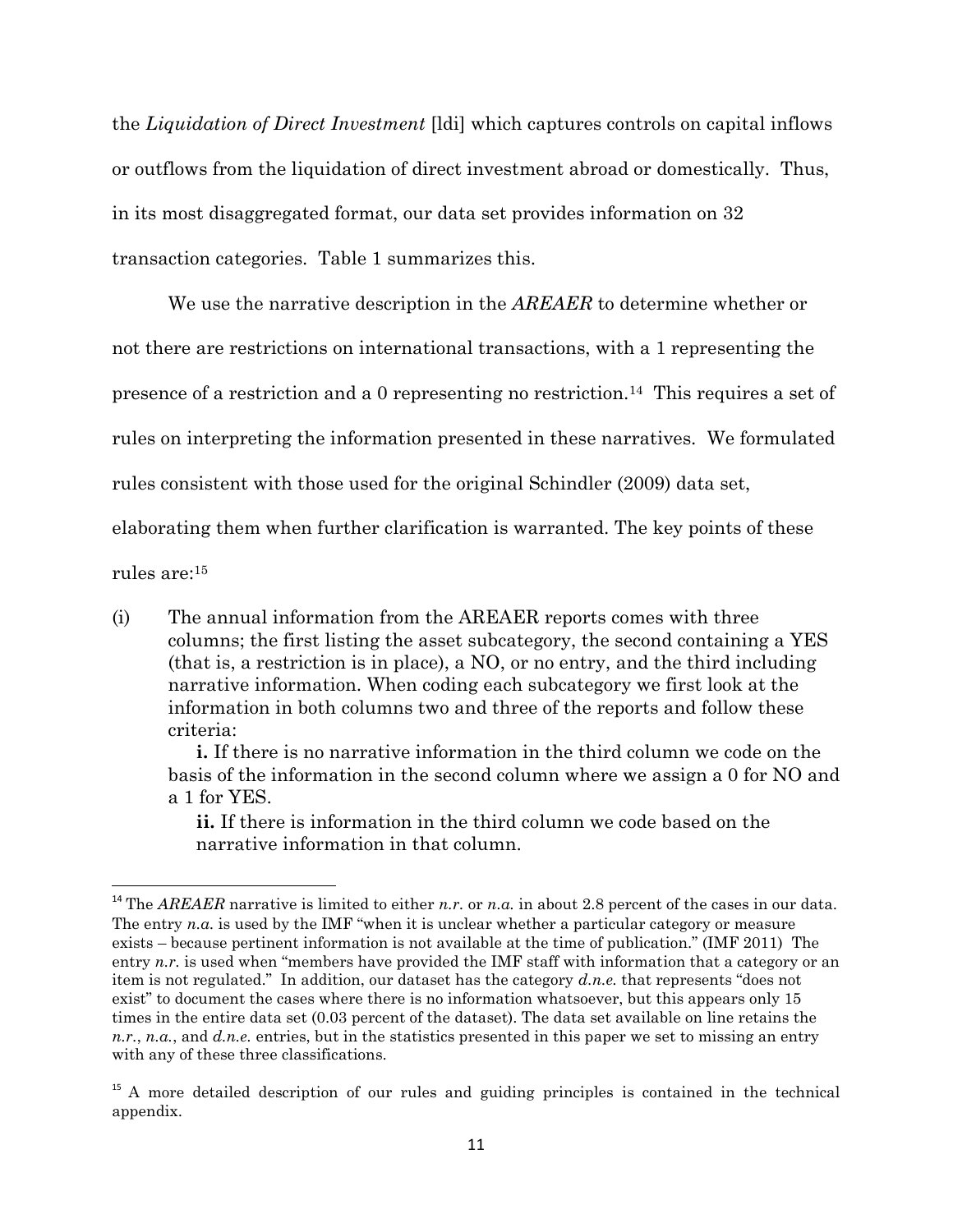- (ii) A control is deemed to be in place when the narrative information alludes to a transaction explicitly requiring "*authorization,*" "*approval,*" "*permission,*" or "*clearance*" from a public institution. However, a requirement of "*reporting,*" "*registration,*" or "*notification*" is not counted as constituting a control.
- (iii) A quantity restriction on any investment (e.g. in the form of "*ceiling*") is coded as a control. In addition, an explicit allusion to a restriction for "*prudential*" considerations is deemed to be a control.
- (iv) Restrictions on a particular asset that prevent capital flows from and into specific countries on the basis of political or national security reasons are not considered capital controls.
- (v) When there is a restriction specifically for transactions for only one sector (except the financial system or for pension funds) and/or when that restriction is for an area reserved for state control (such as defense, security, central banking, etc.) that restriction is not categorized as a capital control. If, on the other hand, the restriction does not specify which areas other than defense are reserved for state control, then the restriction is categorized as control. Restrictions are counted as a capital control if they cover more than one sector in which private entrepreneurship is common, and these restrictions are deemed to have a macroeconomic impact.

There are a variety of ways to aggregate these data series in order to obtain a smaller set of indicators than the full set of 32 categories presented in Table 1. The most basic aggregation is to have indicators of inflow controls and outflow controls for the ten asset categories. This does not require any aggregation for the asset categories of Commercial Credits, Financial Credits or Guaranties, Sureties and Financial Backup Facilities since the data set only includes their inflow (cci, fci and gsi) and outflow (cco, fco and gso) categories, and the value of each of these indicators will be either 0 or 1. We do not aggregate the Direct Investment on Inflows, Outflows and Controls on Liquidation of Direct Investment in this paper, but keep the three categories separate, denoting them as dii, dio, and ldi, all of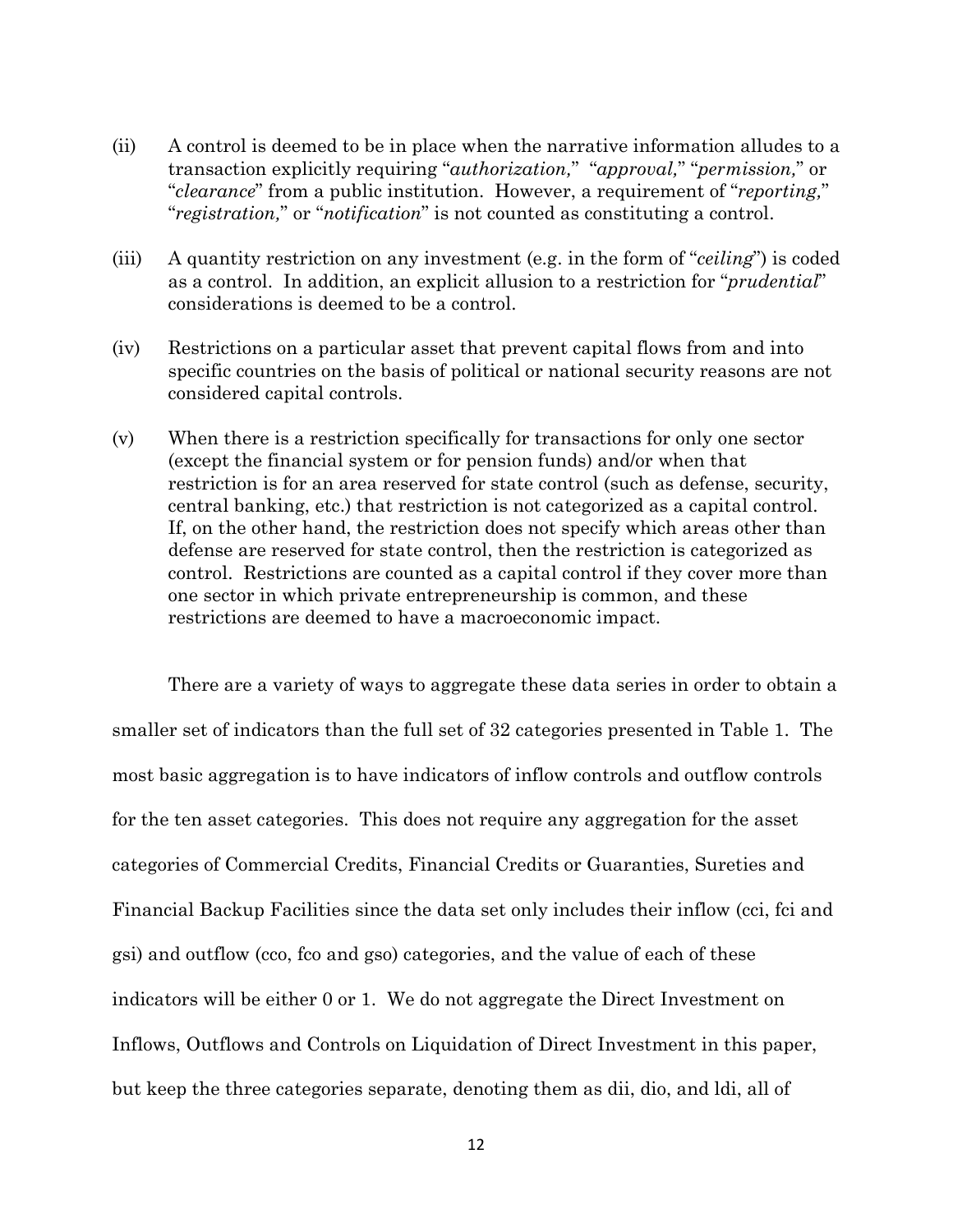which will have values of either 0 or 1. In the case of Real Estate, there is only one inflow category (which we denote rei), but there would need to be an aggregation of re\_pabr and re\_slbn to obtain a single, aggregate outflow category (which we call reo).

The aggregation scheme that we follow to obtain a single outflow category for Real Estate, as well as both an inflow indicator and an outflow indicator for the other five asset categories that each have two inflow and outflow categories, is to construct indices that represent the average of the inflow or outflow indicators. For each of these eleven asset categories, the aggregate inflow index is the average of the 0 or 1 in Purchased Locally by Nonresidents and Sale or Issue Abroad by Residents, and the aggregate outflow index is the average of the 0 or 1 in Purchased Abroad by Residents and Sale or Issue Locally by Non-Residents (or, for Real Estate, Sale Locally by Non-Residents). Thus the values of mmi, mmo, boi, boo, eqi, eqo, cii, cio, dei, deo and reo will be  $0, \frac{1}{2}$  or  $1.16$  For these categories, one could interpret an entry of 1 as representing greater intensity of controls than an entry of  $\frac{1}{2}$ .

## **III. Characteristics of the Capital Control Indicators**

 $\overline{\phantom{a}}$ 

In this section, we present some characteristics of the capital control data. We begin by considering the properties of inflow and outflow controls for the ten asset categories. We then discuss aggregating these series into broader indicators

 $16$  When there is a missing value in one of the two inflow or outflow subcategories (see footnote 12), we score the aggregate inflow or outflow entry with the value taken by the remaining subcategory.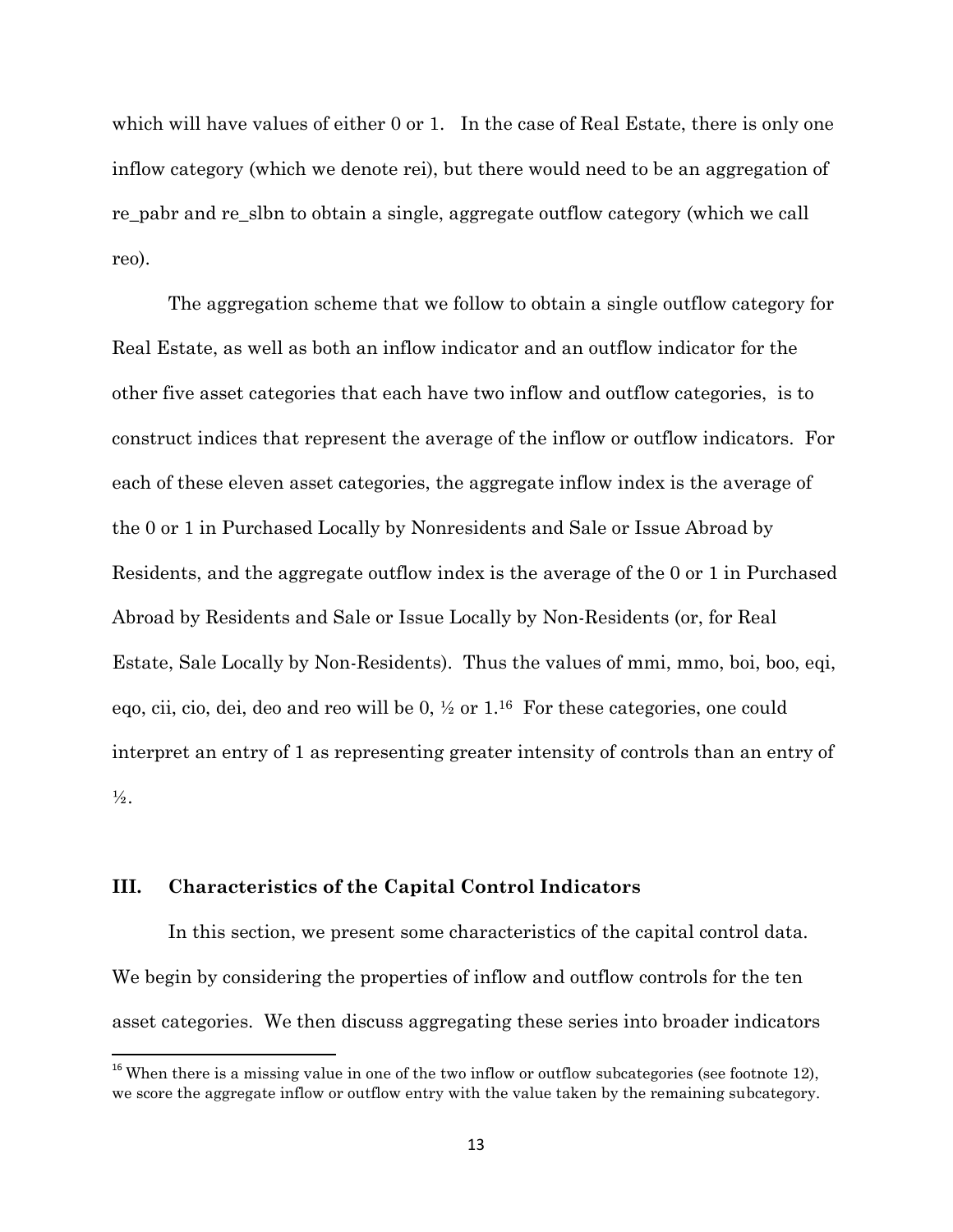that reflect the average level of controls for the full set of assets, or for subsets consisting of two or more categories. We conclude this section with an estimation of the correlation between our broad capital control indicator and two other popular indicators of aggregate capital controls.

 The data set covers 100 countries over the period 1995 to 2013. The list of countries, by World Bank Income Group, is presented in Table 2. As shown in that table, there are 42 high income countries, 32 upper middle income countries, 18 lower middle income countries, and 8 low income countries.

This table also includes Klein's (2012) classification of a country as Open, Gate or Wall. There will be further discussion of this classification below, but the basic point is that an Open country has virtually no capital controls on any asset category over the sample period, a Wall country has pervasive controls across all, or almost all, categories of assets and a Gate country uses capital controls episodically.

We begin by considering the prevalence of controls, by asset/direction categories (where direction refers to whether the control is on inflows or outflows). The detailed nature of our data set permits an examination of differences across these categories. These differences could be important because the effects of policies may vary depending upon whether controls are targeted towards inflows or outflows of particular classes of assets. Broad indicators of capital controls that do not distinguish across asset categories, or even between controls on inflows and controls on outflows, will mask potentially important variations in the types of controls.

| Table 2: Countries In Data Set, By Income Groups, With Open/Gate/Wall Category |      |      |                     |                           |  |  |  |  |  |
|--------------------------------------------------------------------------------|------|------|---------------------|---------------------------|--|--|--|--|--|
| High $(42)$                                                                    |      |      | Upper Middle $(26)$ | Lower Middle $&$ Low (32) |  |  |  |  |  |
| Australia                                                                      | fate | Wall | Bangladesh*         | Gate                      |  |  |  |  |  |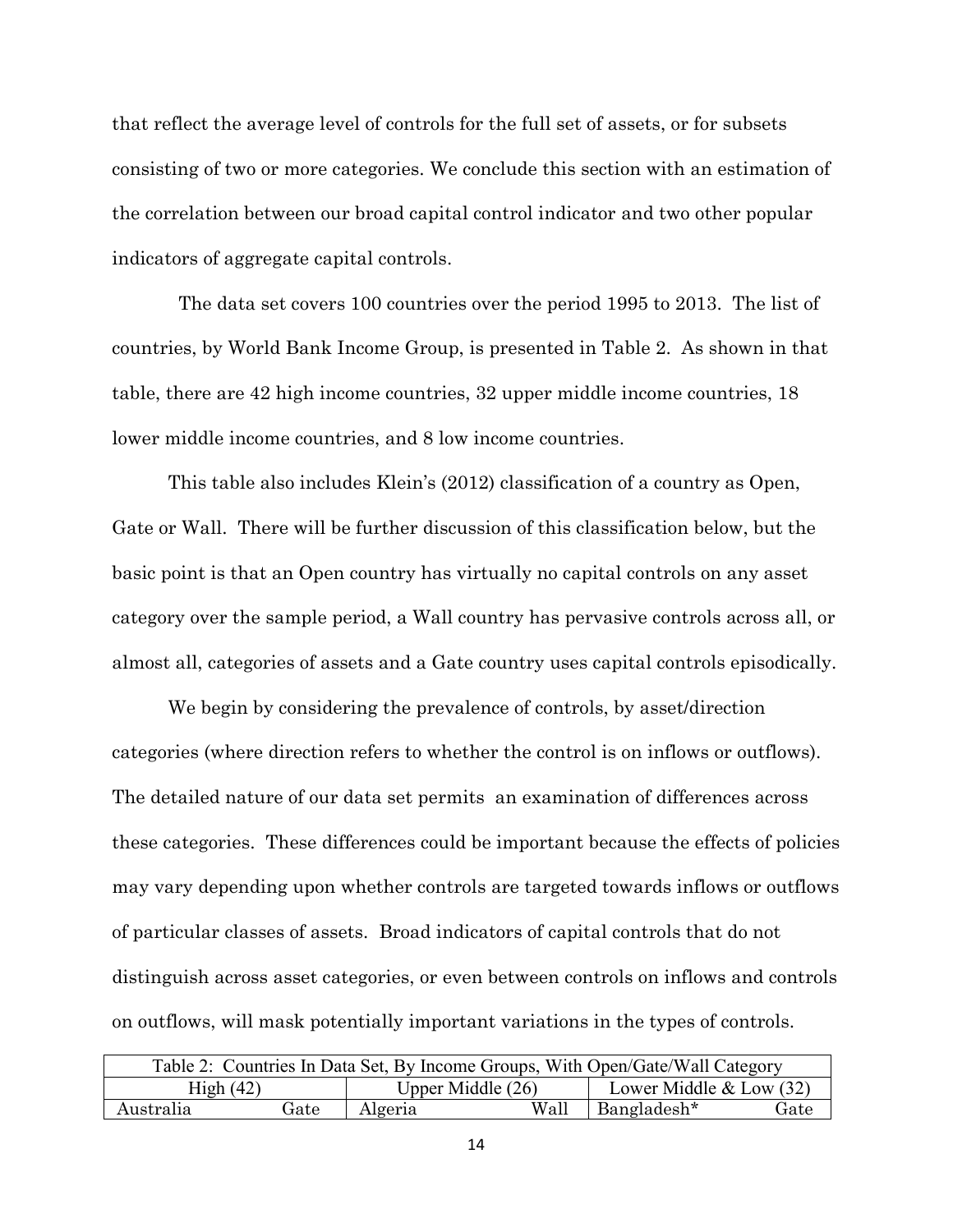| Austria                                      | Open                                                                                                           | Angola                                                                                                        | Wall | Bolivia                      | Gate |  |  |  |  |
|----------------------------------------------|----------------------------------------------------------------------------------------------------------------|---------------------------------------------------------------------------------------------------------------|------|------------------------------|------|--|--|--|--|
| Bahrain                                      | Gate                                                                                                           | Argentina                                                                                                     | Gate | Burkina Faso*                | Gate |  |  |  |  |
| Belgium                                      | Open                                                                                                           | <b>Brazil</b>                                                                                                 | Gate | Cote d'Ivoire                | Wall |  |  |  |  |
| Brunei Darussalam                            | Open                                                                                                           | Bulgaria                                                                                                      | Gate | Egypt                        | Open |  |  |  |  |
| Canada                                       | Open                                                                                                           | $\overline{\text{China}}$                                                                                     | Wall | El Salvador                  | Open |  |  |  |  |
| Chile                                        | Gate                                                                                                           | Colombia                                                                                                      | Gate | Ethiopia*                    | Gate |  |  |  |  |
| Cyprus                                       | Gate                                                                                                           | Costa Rica                                                                                                    | Open | Georgia                      | Open |  |  |  |  |
| Czech Republic                               | Gate                                                                                                           | Dominican Republic                                                                                            | Gate | Ghana                        | Gate |  |  |  |  |
| Denmark                                      | Open                                                                                                           | Ecuador                                                                                                       | Gate | Guatemala                    | Open |  |  |  |  |
| Finland                                      | Open                                                                                                           | Hungary                                                                                                       | Gate | India                        | Wall |  |  |  |  |
| France                                       | Open                                                                                                           | Iran                                                                                                          | Gate | Indonesia                    | Gate |  |  |  |  |
| Germany                                      | Gate                                                                                                           | Jamaica                                                                                                       | Gate | Kenya*                       | Gate |  |  |  |  |
| Greece                                       | Open                                                                                                           | Kazakhstan                                                                                                    | Gate | Kyrgyz Republic              | Gate |  |  |  |  |
| Hong Kong                                    | Open                                                                                                           | Lebanon                                                                                                       | Gate | Moldova                      | Gate |  |  |  |  |
| Iceland                                      | Gate                                                                                                           | Malaysia                                                                                                      | Wall | Morocco                      | Wall |  |  |  |  |
| Ireland                                      | Open                                                                                                           | Mauritius                                                                                                     | Open | Myanmar*                     | Gate |  |  |  |  |
| Israel                                       | Gate                                                                                                           | Mexico                                                                                                        | Gate | Nicaragua                    | Open |  |  |  |  |
| Italy                                        | Open                                                                                                           | Panama                                                                                                        | Open | Nigeria                      | Gate |  |  |  |  |
| Japan                                        | Open                                                                                                           | Peru                                                                                                          | Open | Pakistan                     | Wall |  |  |  |  |
| Korea                                        | Gate                                                                                                           | Romania                                                                                                       | Gate | Paraguay                     | Open |  |  |  |  |
| Kuwait                                       | Gate                                                                                                           | South Africa                                                                                                  | Gate | Philippines                  | Wall |  |  |  |  |
| Latvia                                       | Open                                                                                                           | Thailand                                                                                                      | Gate | Sri Lanka                    | Wall |  |  |  |  |
| Malta                                        | Gate                                                                                                           | Tunisia                                                                                                       | Wall | Swaziland                    | Wall |  |  |  |  |
| Netherlands                                  | Open                                                                                                           | Turkey                                                                                                        | Gate | Tanzania*                    | Wall |  |  |  |  |
| New Zealand                                  | Open                                                                                                           | Venezuela                                                                                                     | Gate | Togo*                        | Wall |  |  |  |  |
| Norway                                       | Open                                                                                                           |                                                                                                               |      | $\overline{U$ ganda*         | Gate |  |  |  |  |
| Oman                                         | Open                                                                                                           |                                                                                                               |      | Ukraine                      | Wall |  |  |  |  |
| Poland                                       | Gate                                                                                                           |                                                                                                               |      | Uzbekistan                   | Wall |  |  |  |  |
| Portugal                                     | Gate                                                                                                           |                                                                                                               |      | Vietnam                      | Gate |  |  |  |  |
| Qatar                                        | Open                                                                                                           |                                                                                                               |      | Yemen                        | Open |  |  |  |  |
| Russia                                       | Gate                                                                                                           |                                                                                                               |      | Zambia                       | Open |  |  |  |  |
| Saudi Arabia                                 | Gate                                                                                                           |                                                                                                               |      |                              |      |  |  |  |  |
| Singapore                                    | Open                                                                                                           |                                                                                                               |      |                              |      |  |  |  |  |
| Slovenia                                     | Gate                                                                                                           |                                                                                                               |      |                              |      |  |  |  |  |
| Spain                                        | Open                                                                                                           |                                                                                                               |      | $* =$ Low Income rather than |      |  |  |  |  |
| Sweden                                       | Open                                                                                                           |                                                                                                               |      | Lower Middle Income          |      |  |  |  |  |
| Switzerland                                  | Gate                                                                                                           |                                                                                                               |      |                              |      |  |  |  |  |
| U.A.E.                                       | Gate                                                                                                           |                                                                                                               |      |                              |      |  |  |  |  |
| <b>United Kingdom</b>                        | Open                                                                                                           |                                                                                                               |      |                              |      |  |  |  |  |
| United States                                | Open                                                                                                           |                                                                                                               |      |                              |      |  |  |  |  |
| Uruguay                                      | Open                                                                                                           |                                                                                                               |      |                              |      |  |  |  |  |
|                                              |                                                                                                                | Open (36) / Gate (48) / Wall (16)                                                                             |      |                              |      |  |  |  |  |
| 24/18/0                                      |                                                                                                                | 4/17/5                                                                                                        |      | 8/13/11                      |      |  |  |  |  |
|                                              |                                                                                                                | Note: Following Klein (2012), "Open" ("Walls") countries have, on average, capital controls on less than 10   |      |                              |      |  |  |  |  |
|                                              |                                                                                                                | percent (more than 70 percent) of their transactions subcategories over the sample period and do not have any |      |                              |      |  |  |  |  |
|                                              | years in which controls are on more than 20 percent (less than 60 percent) of their transaction subcategories. |                                                                                                               |      |                              |      |  |  |  |  |
| "Gate" countries are neither Walls nor Open. |                                                                                                                |                                                                                                               |      |                              |      |  |  |  |  |

Figure 1 shows the prevalence of controls across 20 asset/direction categories

In this figure, no distinction is made between a value of ½ and 1, rather each are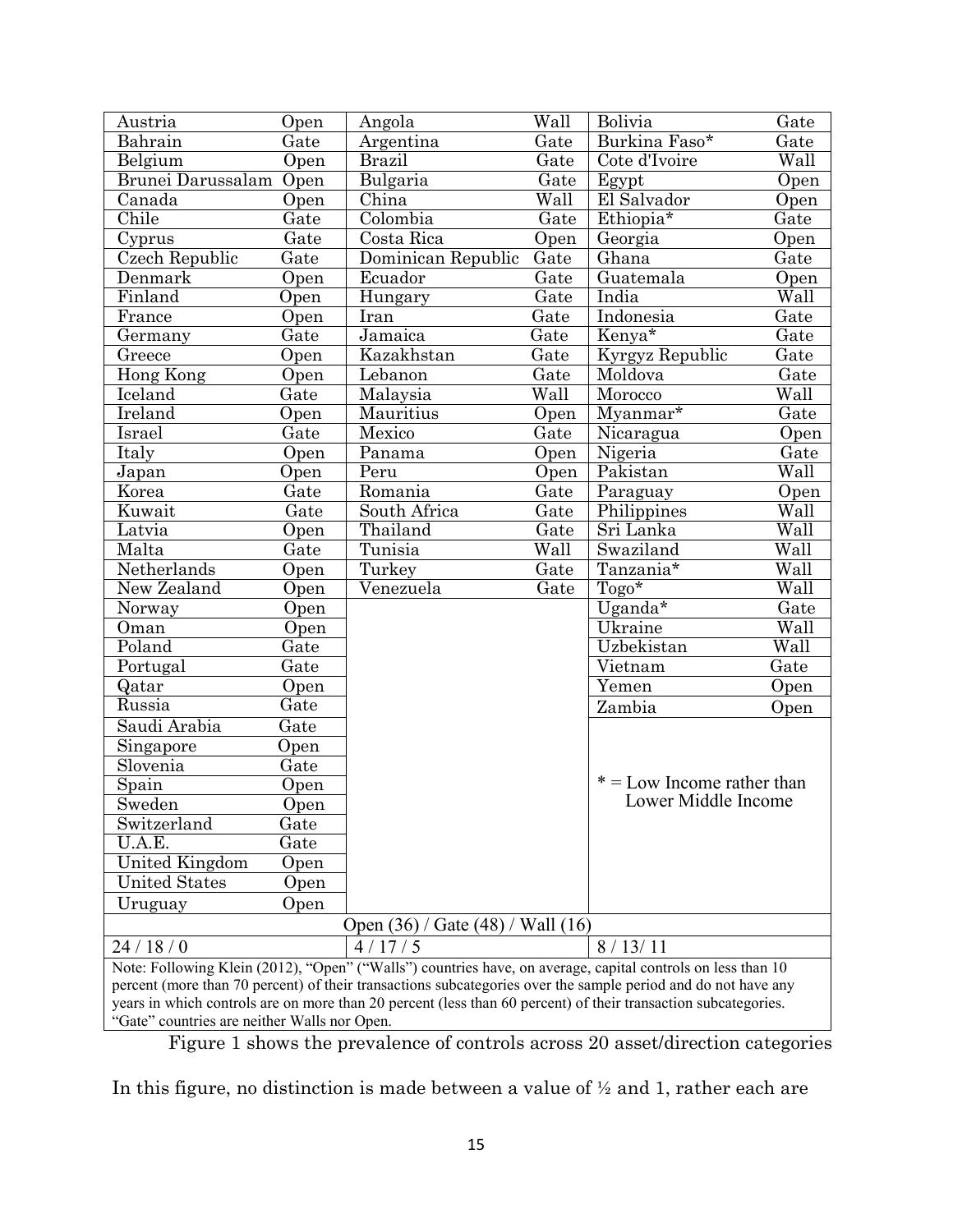treated equally as a control. The prevalence of controls ranges from 18 percent of observations (for liquidation of direct investment), to 25 percent (for inflow controls on Guarantees, Sureties and Financial Backup Facilities) to 50 percent or greater (for inflow controls on Real Estate and outflow controls on Money Market Instruments, Bonds, Equities, Collective Investments, and Derivatives). The figure also demonstrates that, but for Real Estate and Direct Investment, there is a higher prevalence of controls on outflows than on inflows.



A more detailed analysis by asset/direction category is presented in Table 3. The first set of columns shows the average control values  $(0, \frac{1}{2}$  or 1) for those eleven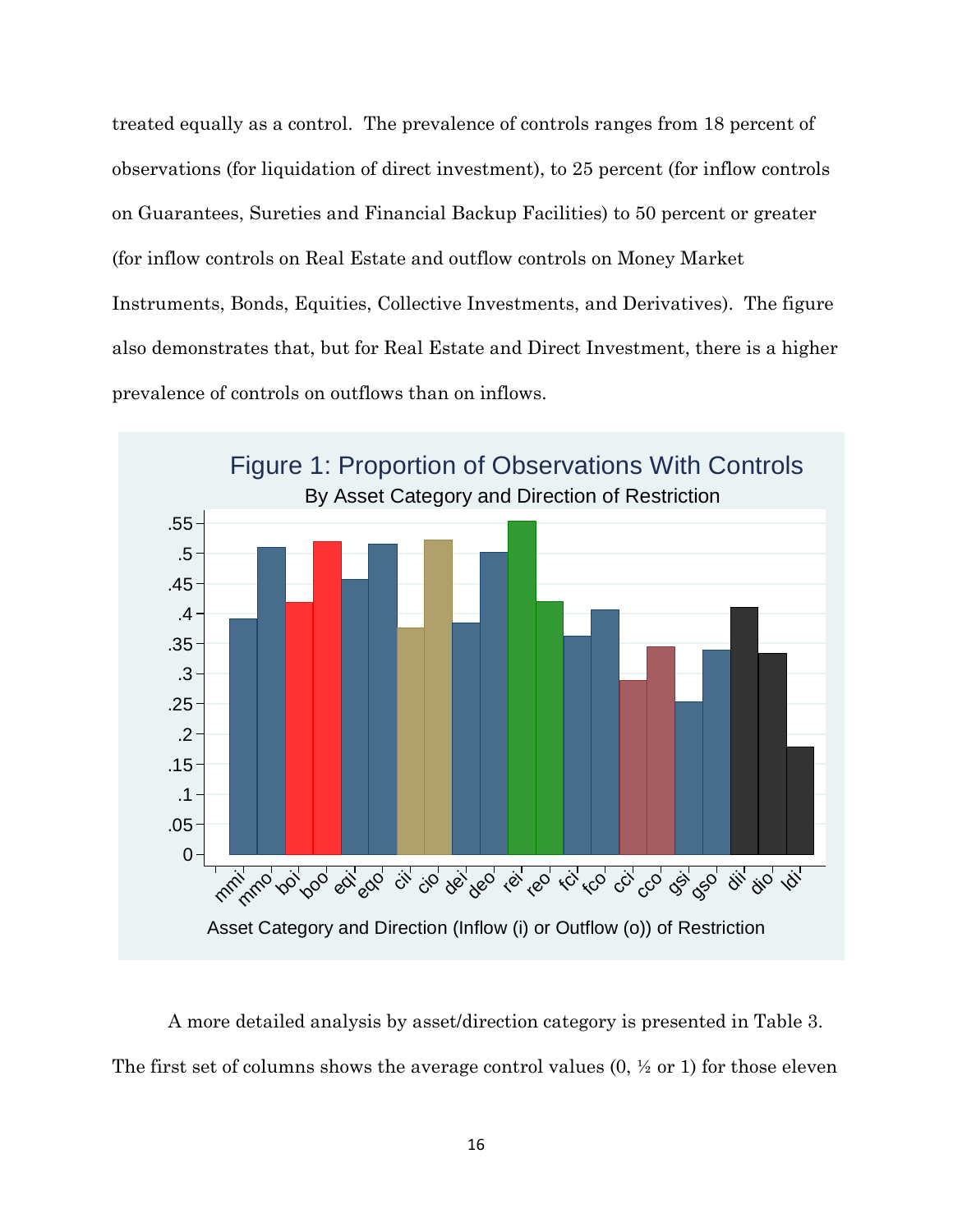asset/direction categories that have two components for inflows or outflows, and the second set of columns shows the number of cases where controls are absent or present for the ten asset/direction categories that have only one component each for inflows and outflows. The final row of the second column shows that overall, 40 percent of the observations represent cases in which there are capital controls. For the asset/direction categories that can take the value 0, ½ or 1, there are more observations of 1 than of ½ (the difference is 26% of the observations versus 20%).

|                                                                                                                                    | Table 3: Prevalence of Controls, 100 Countries, 1995 – 2013, By Asset SubCategories |     |     |       |           |                 |          |        |        |           |  |  |
|------------------------------------------------------------------------------------------------------------------------------------|-------------------------------------------------------------------------------------|-----|-----|-------|-----------|-----------------|----------|--------|--------|-----------|--|--|
|                                                                                                                                    | $\overline{0}$                                                                      | 0.5 |     | Total | Pr. Cntrl |                 | $\theta$ |        | Total  | Pr. Cntrl |  |  |
| mm                                                                                                                                 | 1,143                                                                               | 346 | 388 | 1,877 | 0.39      | fci             | 1,205    | 685    | 1,890  | 0.36      |  |  |
| mmo                                                                                                                                | 917                                                                                 | 367 | 589 | 1,873 | 0.51      | fco             | 1,119    | 767    | 1,886  | 0.41      |  |  |
| boi*                                                                                                                               | 980                                                                                 | 378 | 327 | 1,685 | 0.42      | CC1             | 1,337    | 546    | 1,883  | 0.29      |  |  |
| $boo^*$                                                                                                                            | 807                                                                                 | 356 | 517 | 1,680 | 0.52      | cco             | 1,225    | 644    | 1,869  | 0.34      |  |  |
| eqi                                                                                                                                | 1,024                                                                               | 459 | 399 | 1,882 | 0.46      | g <sub>S1</sub> | 1,384    | 471    | 1,855  | 0.25      |  |  |
| eqo                                                                                                                                | 914                                                                                 | 388 | 584 | 1,886 | 0.52      | gso             | 1,227    | 631    | 1,858  | 0.34      |  |  |
| cii                                                                                                                                | 1,152                                                                               | 360 | 335 | 1,847 | 0.38      | dii             | 1,121    | 779    | 1,900  | 0.41      |  |  |
| cio                                                                                                                                | 892                                                                                 | 398 | 577 | 1,867 | 0.52      | dio             | 1,246    | 625    | 1,871  | 0.33      |  |  |
| dei                                                                                                                                | 1,073                                                                               | 219 | 452 | 1,744 | 0.38      | ldi             | 1,546    | 334    | 1,880  | 0.18      |  |  |
| deo                                                                                                                                | 890                                                                                 | 310 | 585 | 1,785 | 0.50      | rei             | 828      | 1,034  | 1,862  | 0.55      |  |  |
| reo                                                                                                                                | 1,084                                                                               | 395 | 388 | 1,867 | 0.42      | Tota            | 23,469   | 15,134 | 38,603 | 0.40      |  |  |
|                                                                                                                                    |                                                                                     |     |     |       |           |                 |          |        |        |           |  |  |
| Pr. Cntrl. = Proportion of observations with controls (i.e. either $\frac{1}{2}$ or 1)                                             |                                                                                     |     |     |       |           |                 |          |        |        |           |  |  |
| $i =$ control on inflows. $o =$ control on outflows                                                                                |                                                                                     |     |     |       |           |                 |          |        |        |           |  |  |
| mm – Money Market Instruments (Debt instruments with maturity 1 year or less)                                                      |                                                                                     |     |     |       |           |                 |          |        |        |           |  |  |
| bo – Bonds (Debt instruments with maturity greater than 1 year)<br>$ci$ – Collective Investments de – Derivatives re – Real Estate |                                                                                     |     |     |       |           |                 |          |        |        |           |  |  |
|                                                                                                                                    | $eq$ – Equities                                                                     |     |     |       |           |                 |          |        |        |           |  |  |

fc – Financial Credits  $cc$  – Commercial Credits gs – Guaranties  $\&$  Sureties

di – Direct Investment ldi – liquidation of direct investment

\*Data on Bonds available 1997 – 2013

<sup>†</sup>This entry represents number of values equal to 0.5 or 1.

The detailed nature of our data set enables us to consider, along with

differences in the prevalence of controls across asset/direction categories, the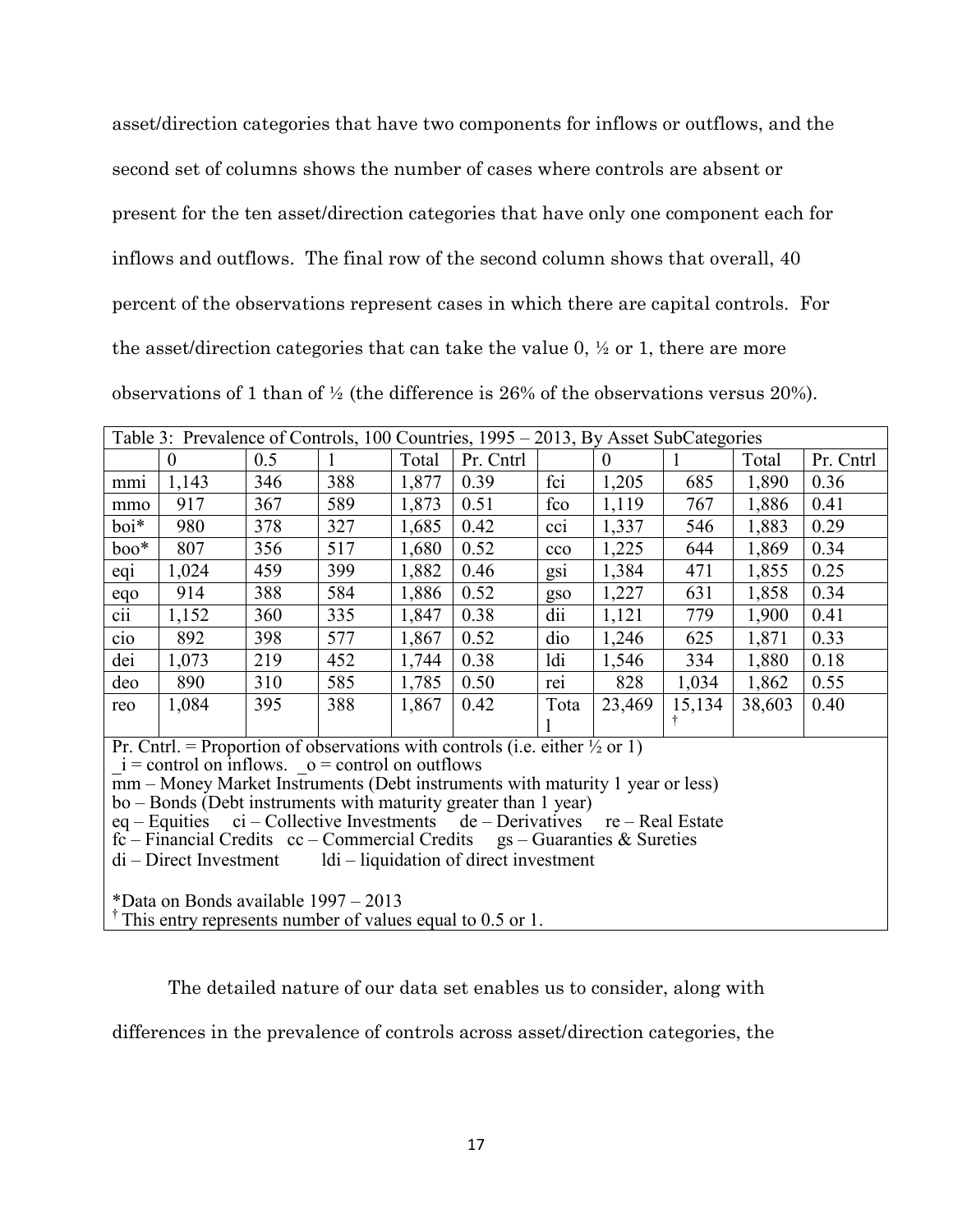correlation of controls across these categories.17 This is of interest for a number of reasons, including how governments choose to pair controls across asset categories or between those on inflows and those on outflows, and whether such pairings strengthens the overall effect of these policies. Table 4 presents correlations across the ten asset categories that are listed in its rows and columns. The diagonal cells of the table show the correlation between inflows and outflows for each asset category; for example the correlation between mmi and mmo is 0.78 and the correlation between eqi and eqo is 0.72. The upper triangular cells of the table show the correlations across asset categories for inflow controls; for example, the correlation between eqi and cii is 0.70. The lower triangular cells of the table show the correlations across asset categories for outflow controls; for example, the correlation between gso and cco is 0.74. The 100 entries in this table are color coded, with red cells representing correlations between 0.80 and 1.00, green cells representing correlations between 0.60 and 0.69, turquoise cells representing correlations between 0.40 and 0.59, yellow cells representing correlations between 0.20 and 0.39, and no color highlighting for cells with correlations less than 0.20.

| Table 4 Cross-Category Correlations, All 100 Countries,<br>2013<br>$1995 -$ |      |                |            |                |    |      |    |    |      |          |  |
|-----------------------------------------------------------------------------|------|----------------|------------|----------------|----|------|----|----|------|----------|--|
|                                                                             | mm   | bo             | ea         | $\mathbf{c}_1$ | de | re   | ŤC | cc | gs   | Di       |  |
| Mm                                                                          | 0.78 | $\overline{0}$ | AC<br>0.05 |                |    | 0.22 | 50 |    | 0.46 | $0.40\,$ |  |

<sup>&</sup>lt;sup>17</sup> The correlations are across all observations, that is, across all pairs  $x(t)$ ,  $y(t)$ , where x and y represent asset/direction categories and *t* represents the time period. Correlations will be missing if the variance of an indicator is zero, but, in practice, there are relatively few instances of this, even among the Open and Walls categories. Zero variances would be more prevalent if we first calculated correlations for each country, that is the correlation of  $x(i,t)$  and  $y(i,t)$  where *i* represents a country, and then take the average of these correlations across countries to calculate the overall correlation.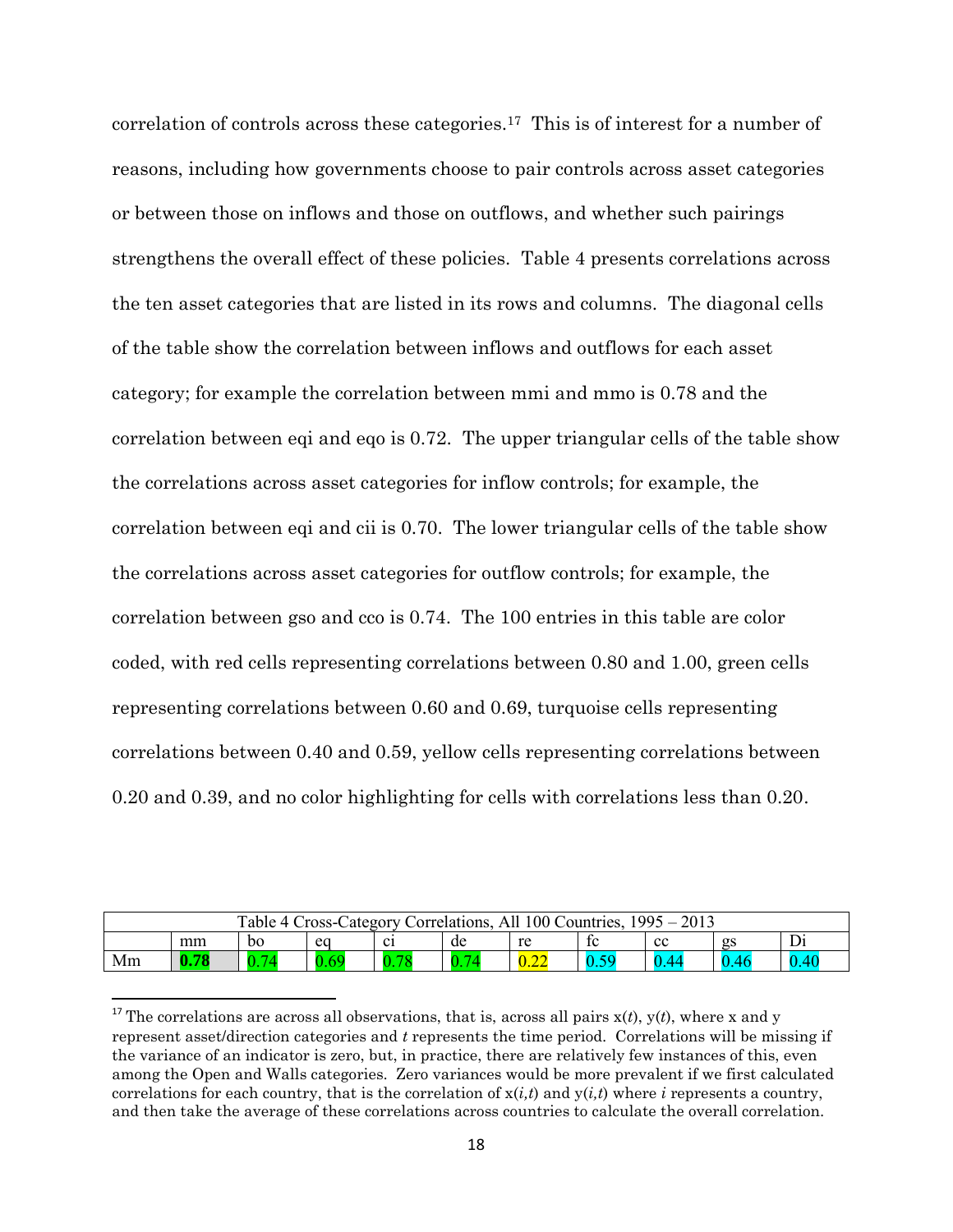| <b>Bo</b>                                                                                          | 0.82                                                                        | 0.74                                  | 0.70 | 0.66 | 0.67                          | 0.21 | 0.54                                              | 0.37                      | 0.46                | 0.40 |  |
|----------------------------------------------------------------------------------------------------|-----------------------------------------------------------------------------|---------------------------------------|------|------|-------------------------------|------|---------------------------------------------------|---------------------------|---------------------|------|--|
| Eq                                                                                                 | 0.83                                                                        | 0.87                                  | 0.72 | 0.70 | 0.61                          | 0.37 | 0.54                                              | 0.40                      | 0.50                | 0.55 |  |
| Ci                                                                                                 | 0.87                                                                        | 0.83                                  | 0.85 | 0.75 | 0.72                          | 0.21 | 0.63                                              | 0.51                      | 0.56                | 0.49 |  |
| De                                                                                                 | 0.84                                                                        | 0.80                                  | 0.80 | 0.80 | 0.86                          | 0.16 | 0.60                                              | 0.41                      | 0.47                | 0.32 |  |
| Re                                                                                                 | 0.69                                                                        | 0.64                                  | 0.66 | 0.67 | 0.69                          | 0.30 | 0.17                                              | 0.19                      | 0.18                | 0.29 |  |
| Fc                                                                                                 | 0.69                                                                        | 0.64                                  | 0.67 | 0.66 | 0.69                          | 0.63 | 0.62                                              | 0.67                      | 0.62                | 0.37 |  |
| Cc                                                                                                 | 0.64                                                                        | 0.55                                  | 0.60 | 0.58 | 0.65                          | 0.58 | 0.70                                              | 0.58                      | 0.51                | 0.36 |  |
| Gs                                                                                                 | 0.64                                                                        | 0.57                                  | 0.62 | 0.61 | 0.67                          | 0.64 | 0.75                                              | 0.74                      | 0.61                | 0.26 |  |
| Di                                                                                                 | 0.73                                                                        | 0.68                                  | 0.72 | 0.72 | 0.71                          | 0.70 | 0.68                                              | 0.64                      | 0.68                | 0.37 |  |
|                                                                                                    |                                                                             | Diagonal: Inflow vs. Outflow Controls |      |      | Correlation Highlight Colors: |      |                                                   |                           | $Red = 0.80 - 1.00$ |      |  |
|                                                                                                    |                                                                             | Upper Triangular: Inflow vs. Inflow   |      |      | Green = $0.60 - 0.79$         |      |                                                   | Turquoise = $0.40 - 0.59$ |                     |      |  |
|                                                                                                    |                                                                             | Lower Triangular: Outflow vs. Outflow |      |      |                               |      | $Yellow = 0.20 - 0.39$ No Highlight = 0.00 - 0.19 |                           |                     |      |  |
|                                                                                                    |                                                                             |                                       |      |      |                               |      |                                                   |                           |                     |      |  |
| mm – Money Market Instruments (Debt instruments with maturity 1 year or less)                      |                                                                             |                                       |      |      |                               |      |                                                   |                           |                     |      |  |
| bo – Bonds (Debt instruments with maturity greater than 1 year)                                    |                                                                             |                                       |      |      |                               |      |                                                   |                           |                     |      |  |
| eq – Equities ci – Collective Investments de – Derivatives re – Real Estate fc – Financial Credits |                                                                             |                                       |      |      |                               |      |                                                   |                           |                     |      |  |
|                                                                                                    | $cc$ – Commercial Credits gs – Guaranties & Sureties di – Direct Investment |                                       |      |      |                               |      |                                                   |                           |                     |      |  |

The table shows that the correlation between inflow controls and outflow

controls for a given asset tends to be high. The highest correlation between inflow and outflow controls is for Derivatives (86 percent) and the lowest is for Direct Investment (37 percent) and Real Estate (30 percent). This result echoes that obtained by Fernandez, *et.al.* (2014) who show that the cyclical components of capital controls on inflows and outflows are positively correlated. The correlation between asset categories, for both inflow controls and outflow controls, is highest among Money Market Instruments, Bonds, Equities, Collective Investments, and Derivatives. The lowest correlations are found for inflow controls between Real Estate and each of the other nine categories of assets. More broadly, the correlations are higher among the asset categories for outflow controls than for inflow controls.

Countries that had almost no controls for any category over the entire sample period, as well as countries that had controls on virtually all assets in every year, will contribute to larger values of the correlations in Table 4. We call these Open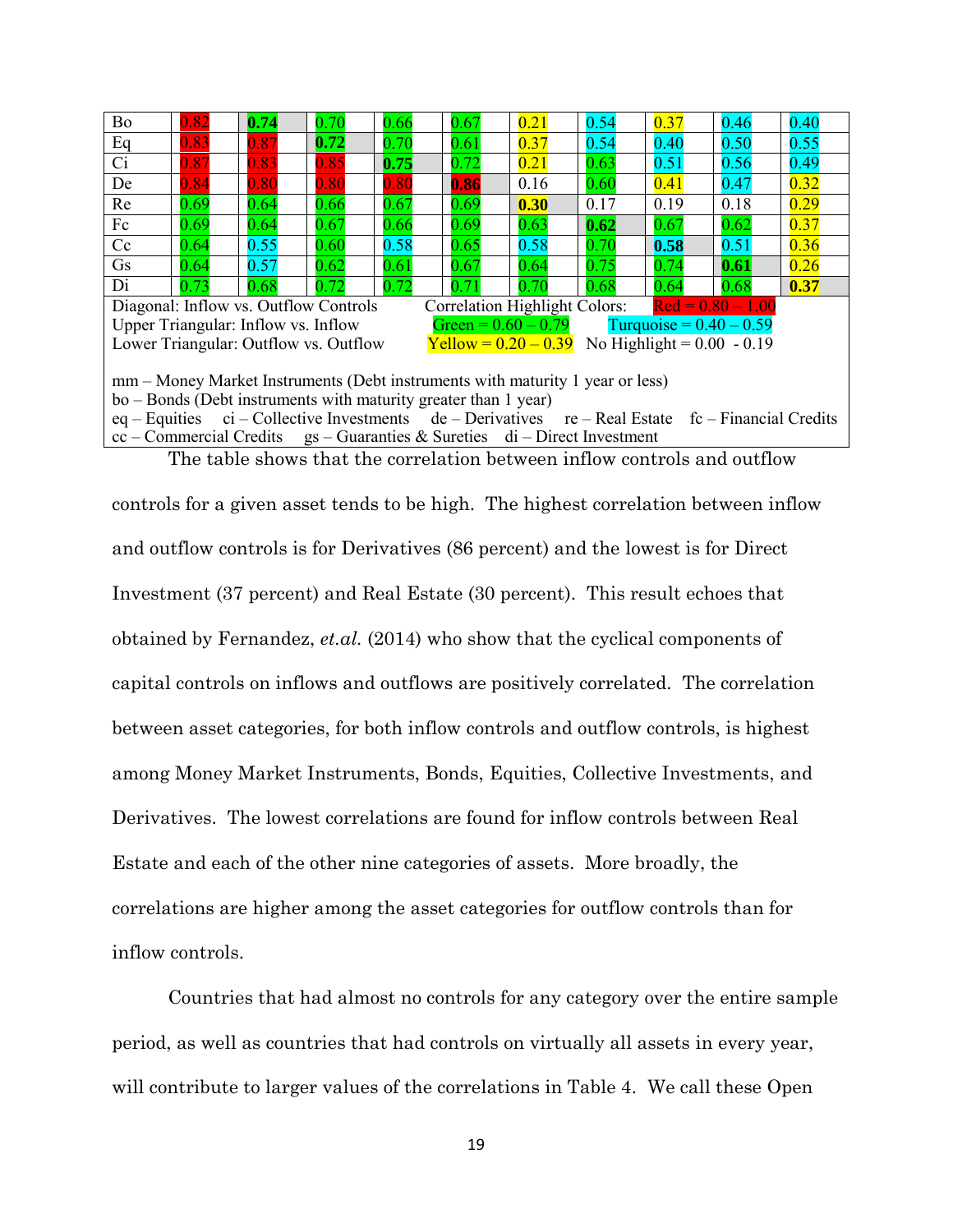countries and Wall countries, respectively, following Klein (2012). In particular, the 36 countries in the Open category (which includes 24 of the 42 High Income countries) each had capital controls on less than 15 percent of their asset/direction categories over the sample period and had no year in which capital controls were in place on more than 25 percent of the categories. The 16 countries in the Wall category (which includes 11 of the 26 Lower Middle Income and Low Income countries) each had controls on at least 70 percent of their asset / transaction categories and had no year in which capital controls were in place on less than 60 percent of the categories. The 48 countries that are neither Open nor Wall are classified as Gate countries. As mentioned above, Table 1 notes the classification of each country in terms of these three categories.

Table 5A presents the correlations across asset/direction categories for the 48 Gate countries and Table 5B presents these correlations for the 52 Open and Wall countries. As expected, the correlations for the Gate countries are lower than those of the other countries, with only one greater than 80 percent (red cell) and 40 less than 40 percent (yellow cells, and cells without highlighting). In contrast, all the correlations in Table 5B among outflows are greater than 80 percent, and the majority of those among inflows (but for correlations with real estate) greater than 60 percent, with a fifth of the inflow restriction correlations greater than 80 percent.

| Table 5A Cross-Category Correlations, 47 Gate Countries, 1995 – 2013 |                |      |             |      |      |      |      |               |      |      |
|----------------------------------------------------------------------|----------------|------|-------------|------|------|------|------|---------------|------|------|
|                                                                      | mm             | bo   | Eq          |      | de   | re   | fc   | cc            | gs   | d1   |
| mm                                                                   | 0.69           | 0.65 | 55<br>v. j. | 0.66 | 0.69 | 0.03 | 0.47 | $0.2^{\circ}$ | 0.26 |      |
| bo                                                                   | $\overline{ }$ | 0.58 | 0.55        | .46  | 0.54 | 0.01 | 0.30 | 0.11          | 0.24 |      |
| eq                                                                   | $0.67\,$       | .81  | 0.55        |      | 0.43 | 0.22 | 0.30 | 0.10          | 0.27 | 0.44 |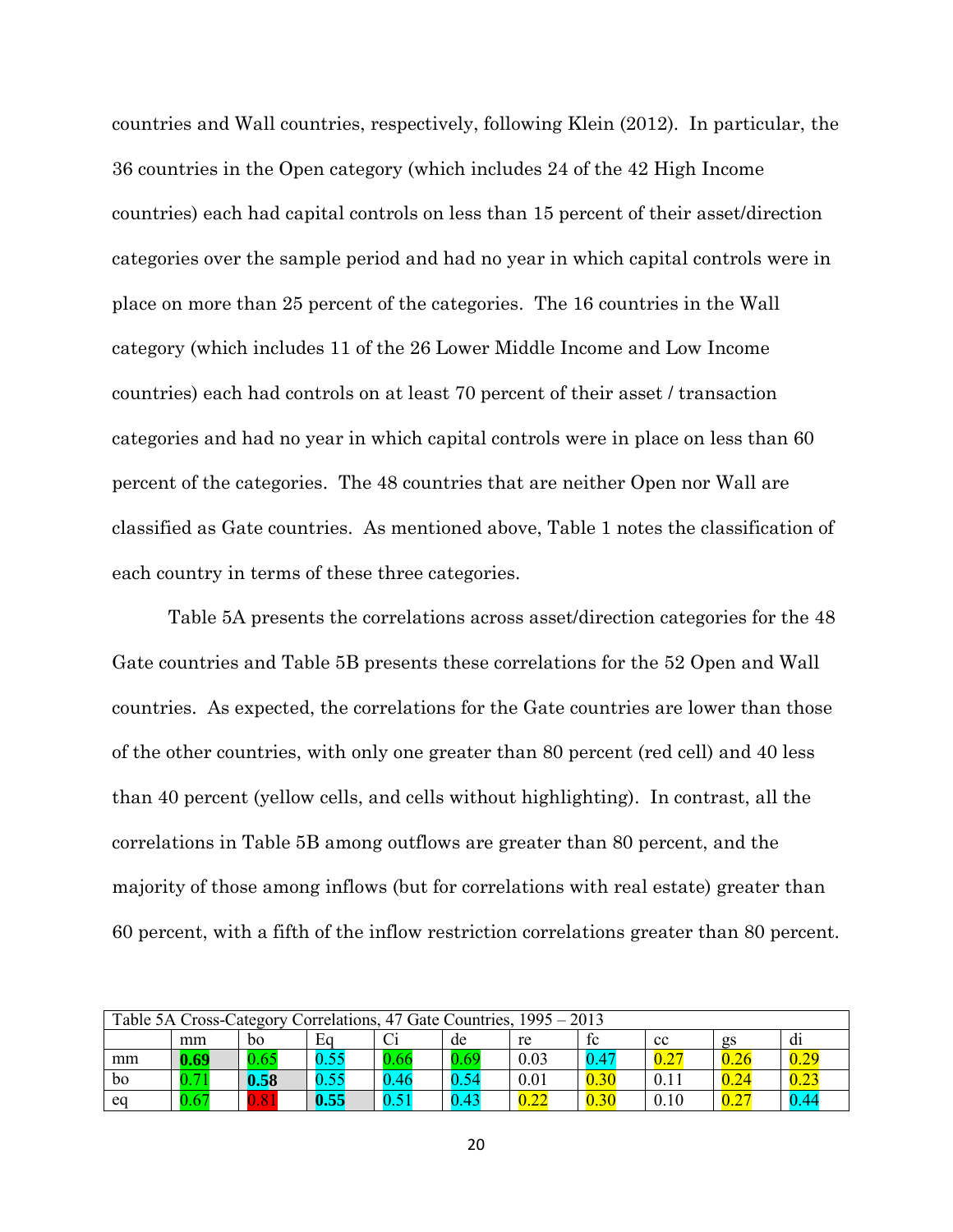| ci                                                                                                                                                                                                                                         | 0.77                                | 0.75 | 0.70                                                                        | 0.60 | 0.57 | $-0.01$                                           | 0.46    | 0.33                      | 0.35                | 0.41 |
|--------------------------------------------------------------------------------------------------------------------------------------------------------------------------------------------------------------------------------------------|-------------------------------------|------|-----------------------------------------------------------------------------|------|------|---------------------------------------------------|---------|---------------------------|---------------------|------|
| de                                                                                                                                                                                                                                         | 0.76                                | 0.70 | 0.63                                                                        | 0.64 | 0.79 | $-0.03$                                           | 0.43    | 0.15                      | 0.18                | 0.19 |
| re                                                                                                                                                                                                                                         | 0.57                                | 0.43 | 0.44                                                                        | 0.52 | 0.54 | 0.08                                              | $-0.02$ | $-0.07$                   | 0.01                | 0.24 |
| fc                                                                                                                                                                                                                                         | 0.50                                | 0.42 | 0.41                                                                        | 0.45 | 0.51 | 0.43                                              | 0.48    | 0.59                      | 0.43                | 0.27 |
| cc                                                                                                                                                                                                                                         | 0.39                                | 0.23 | 0.24                                                                        | 0.23 | 0.38 | 0.33                                              | 0.55    | 0.46                      | 0.36                | 0.27 |
| gs                                                                                                                                                                                                                                         | 0.41                                | 0.29 | 0.31                                                                        | 0.31 | 0.46 | 0.41                                              | 0.65    | 0.60                      | 0.44                | 0.17 |
| di                                                                                                                                                                                                                                         | 0.54                                | 0.50 | 0.51                                                                        | 0.54 | 0.51 | 0.56                                              | 0.52    | 0.38                      | 0.50                | 0.22 |
|                                                                                                                                                                                                                                            |                                     |      | Diagonal: Inflow vs. Outflow Controls                                       |      |      | <b>Correlation Highlight Colors:</b>              |         |                           | $Red = 0.80 - 1.00$ |      |
|                                                                                                                                                                                                                                            | Upper Triangular: Inflow vs. Inflow |      |                                                                             |      |      | Green = $0.60 - 0.79$                             |         | Turquoise = $0.40 - 0.59$ |                     |      |
|                                                                                                                                                                                                                                            |                                     |      | Lower Triangular: Outflow vs. Outflow                                       |      |      | $Yellow = 0.20 - 0.39$ No Highlight = 0.00 - 0.19 |         |                           |                     |      |
| mm – Money Market Instruments (Debt instruments with maturity 1 year or less)<br>bo – Bonds (Debt instruments with maturity greater than 1 year)<br>$ci$ – Collective Investments de – Derivatives re – Real Estate fc – Financial Credits |                                     |      |                                                                             |      |      |                                                   |         |                           |                     |      |
| $eq$ – Equities                                                                                                                                                                                                                            |                                     |      |                                                                             |      |      |                                                   |         |                           |                     |      |
|                                                                                                                                                                                                                                            |                                     |      | $cc$ – Commercial Credits gs – Guaranties & Sureties di – Direct Investment |      |      |                                                   |         |                           |                     |      |

|                                                                                                     | Table 5B Cross-Category Correlations, 53 Open and Wall Countries, 1995 - 2013                                                                                                     |                                     |                                       |      |      |                       |                                      |                           |                     |      |  |  |
|-----------------------------------------------------------------------------------------------------|-----------------------------------------------------------------------------------------------------------------------------------------------------------------------------------|-------------------------------------|---------------------------------------|------|------|-----------------------|--------------------------------------|---------------------------|---------------------|------|--|--|
|                                                                                                     | mm                                                                                                                                                                                | bo                                  | Eq                                    | Ci   | de   | re                    | fc                                   | cc                        | gs                  | di   |  |  |
| mm                                                                                                  | 0.83                                                                                                                                                                              | 0.83                                | 0.82                                  | 0.90 | 0.79 | 0.37                  | 0.71                                 | 0.60                      | 0.70                | 0.47 |  |  |
| bo                                                                                                  | 0.89                                                                                                                                                                              | 0.86                                | 0.83                                  | 0.85 | 0.80 | 0.37                  | 0.78                                 | 0.63                      | 0.73                | 0.53 |  |  |
| eq                                                                                                  | 0.93                                                                                                                                                                              | 0.91                                | 0.85                                  | 0.88 | 0.77 | 0.48                  | 0.77                                 | 0.70                      | 0.75                | 0.63 |  |  |
| $\overline{ci}$                                                                                     | 0.94                                                                                                                                                                              | 0.87                                | 0.95                                  | 0.86 | 0.86 | 0.40                  | 0.78                                 | 0.68                      | 0.77                | 0.55 |  |  |
| de                                                                                                  | 0.88                                                                                                                                                                              | 0.87                                | 0.91                                  | 0.87 | 0.93 | 0.31                  | 0.76                                 | 0.67                      | 0.73                | 0.41 |  |  |
| re                                                                                                  | 0.31<br>0.81<br>0.80<br>0.83<br>0.33<br>0.34<br>$\,0.81$<br>$\,0.84\,$<br>0.43<br>0.47                                                                                            |                                     |                                       |      |      |                       |                                      |                           |                     |      |  |  |
| fc                                                                                                  | 0.84                                                                                                                                                                              | 0.81                                | 0.88                                  | 0.84 | 0.84 | 0.80                  | 0.76                                 | 0.74                      | 0.82                | 0.43 |  |  |
| cc                                                                                                  | 0.86                                                                                                                                                                              | 0.82                                | 0.90                                  | 0.87 | 0.89 | 0.81                  | 0.84                                 | 0.70                      | 0.69                | 0.43 |  |  |
| gs                                                                                                  | 0.84                                                                                                                                                                              | $\,0.80\,$                          | 0.88                                  | 0.86 | 0.87 | 0.85                  | 0.85                                 | 0.87                      | 0.79                | 0.38 |  |  |
| di                                                                                                  | 0.90                                                                                                                                                                              | 0.85                                | 0.90                                  | 0.87 | 0.90 | 0.83                  | 0.83                                 | 0.91                      | 0.87                | 0.50 |  |  |
|                                                                                                     |                                                                                                                                                                                   |                                     | Diagonal: Inflow vs. Outflow Controls |      |      |                       | <b>Correlation Highlight Colors:</b> |                           | $Red = 0.80 - 1.00$ |      |  |  |
|                                                                                                     |                                                                                                                                                                                   | Upper Triangular: Inflow vs. Inflow |                                       |      |      | Green = $0.60 - 0.79$ |                                      | Turquoise = $0.40 - 0.59$ |                     |      |  |  |
| <b>Yellow</b> = $0.20 - 0.39$ No Highlight = $0.00 - 0.19$<br>Lower Triangular: Outflow vs. Outflow |                                                                                                                                                                                   |                                     |                                       |      |      |                       |                                      |                           |                     |      |  |  |
|                                                                                                     |                                                                                                                                                                                   |                                     |                                       |      |      |                       |                                      |                           |                     |      |  |  |
| mm – Money Market Instruments (Debt instruments with maturity 1 year or less)                       |                                                                                                                                                                                   |                                     |                                       |      |      |                       |                                      |                           |                     |      |  |  |
| bo – Bonds (Debt instruments with maturity greater than 1 year)                                     |                                                                                                                                                                                   |                                     |                                       |      |      |                       |                                      |                           |                     |      |  |  |
|                                                                                                     |                                                                                                                                                                                   |                                     |                                       |      |      |                       |                                      |                           |                     |      |  |  |
|                                                                                                     | eq – Equities ci – Collective Investments de – Derivatives re – Real Estate fc – Financial Credits<br>$cc$ – Commercial Credits gs – Guaranties & Sureties di – Direct Investment |                                     |                                       |      |      |                       |                                      |                           |                     |      |  |  |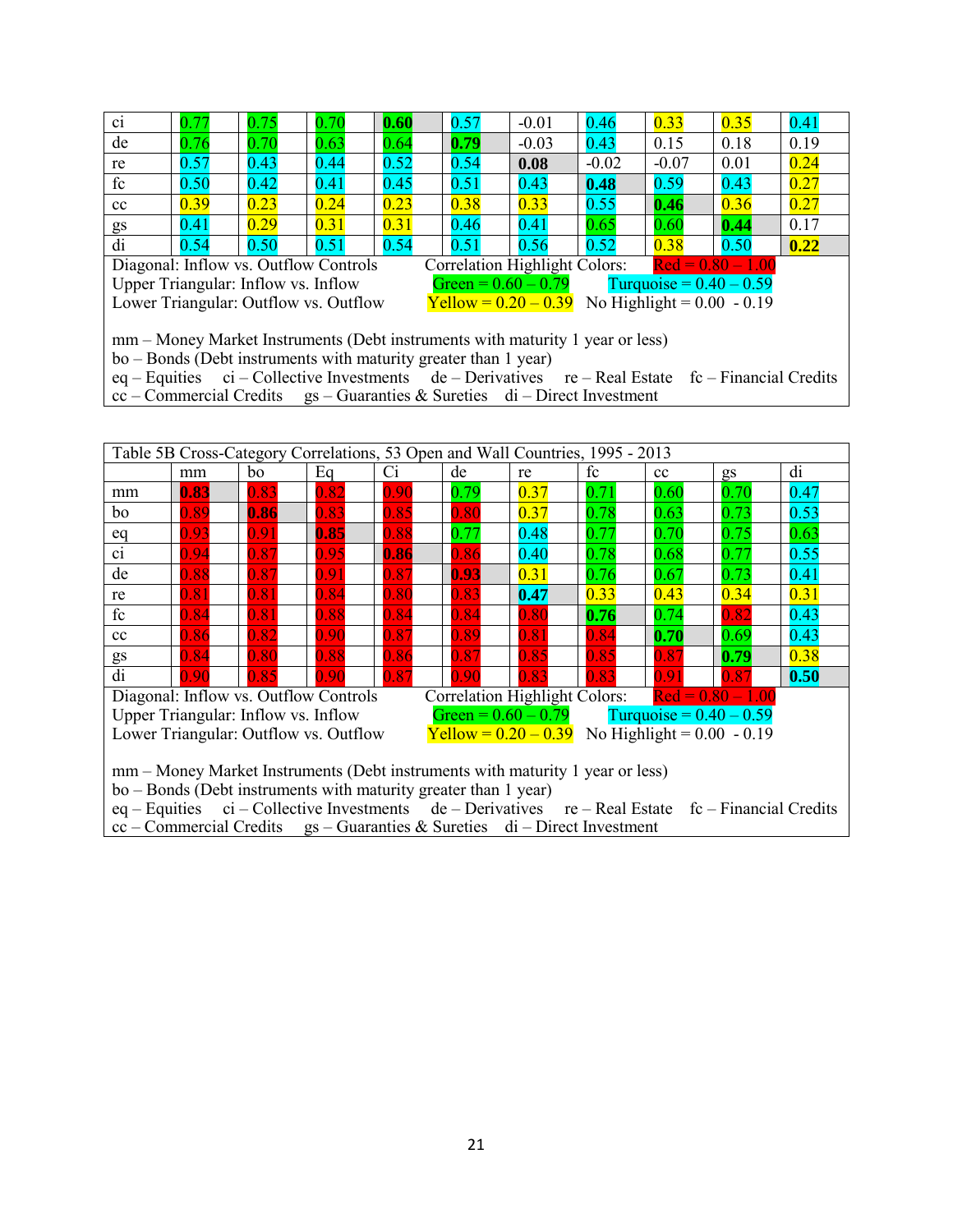Correlations in controls for the subset of Gate countries are a better indicator of the manner in which countries pair controls used episodically than the correlations for the full set of countries. The highest correlations for the Gate countries are those between outflow controls on Money Market Instruments, Bonds, Equities, Collective Investments and Derivatives. The lowest correlations are those for inflow controls with Commercial Credits, and Real Estate. These patterns of correlations will inform our decisions of which asset categories to use when constructing aggregate capital control indices, which is the topic of the next section.

## **IV. Aggregate Indicators**

The correlations presented in Tables 4 and 5 are based on disaggregated asset/direction categories (with averages used for the categories that have two components for either inflows or outflows). In many instances it may be desirable to have a more aggregated indicator. For instance, one might be interested in studying the intensity with which capital controls are applied. By tracking variations across asset categories, directions of transactions, and time, aggregate indices capture a form of intensity of restrictions on capital movements across borders. Indeed, Fernández, *et.al.* (2014) show that an aggregate index of controls on capital inflows captures well the evolution of actual tax rates on capital inflows in the emblematic case of Brazil in the late 2000s. In this section we present a number of aggregate indicators, and use them to demonstrate some characteristics of the capital control data.

22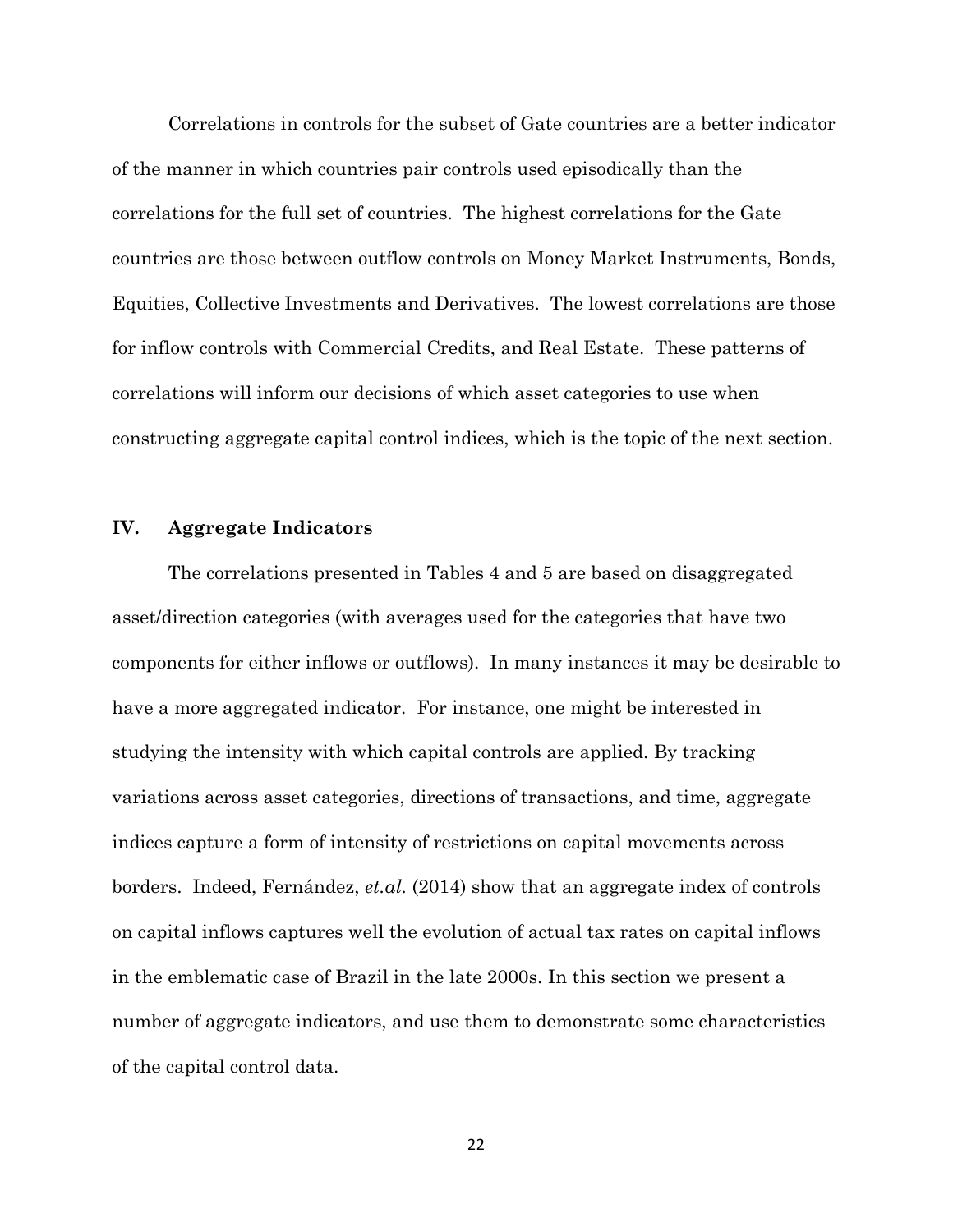An aggregate of the capital control indicators is important for presenting the evolution of capital controls over time; a graph of the 32 disaggregated capital control categories would be hopelessly muddled. Therefore, we first calculate two broad indicator of the stance of each country towards capital controls, one as the average value controls on inflows for the 10 asset categories in each year,

$$
KC_{i,t}^{INFLOW} = \frac{1}{10} \sum_{j=1}^{10} XX_{i,j,t}^{INFLOW}
$$

and another as the controls on outflows,

$$
KC_{i,t}^{OUTFLOW} = \frac{1}{10} \sum_{j=1}^{10} XX_{i,j,t}^{OUTFLOW}
$$

where  $XX_{i,i,t}^{INFLOW}$  represents controls on inflows of the  $j<sup>th</sup>$  asset category (e.g. Money Market Instruments, Bonds, etc.) for the  $i^{th}$  country in year *t*, and  $XX_{i}^{OUTFLOW}$  is the comparable control on outflows of the *j th* asset category for the *i th* country in year *t*. We cannot plot the evolution for all 100 countries, however, so we take the average value for each of the four income groups; High, Upper Middle, Lower Middle and Low. Figures 2a and 2b present the plots of these four aggregate series for controls on inflows and controls on outflows, respectively.

Figures 2a and 2b show that, on average, the capital control index is inversely related to income. Specifically, the left axis in each figure is for the High Income group, and its midpoint is about 0.15 in Figure 2a and 0.17 in Figure 2b while midpoints of the right axes, which pertain to the other three groups, is about 0.53 and 0.60, respectively. This difference is not surprising, given the relatively large proportion of High Income countries that are classified as Open, and the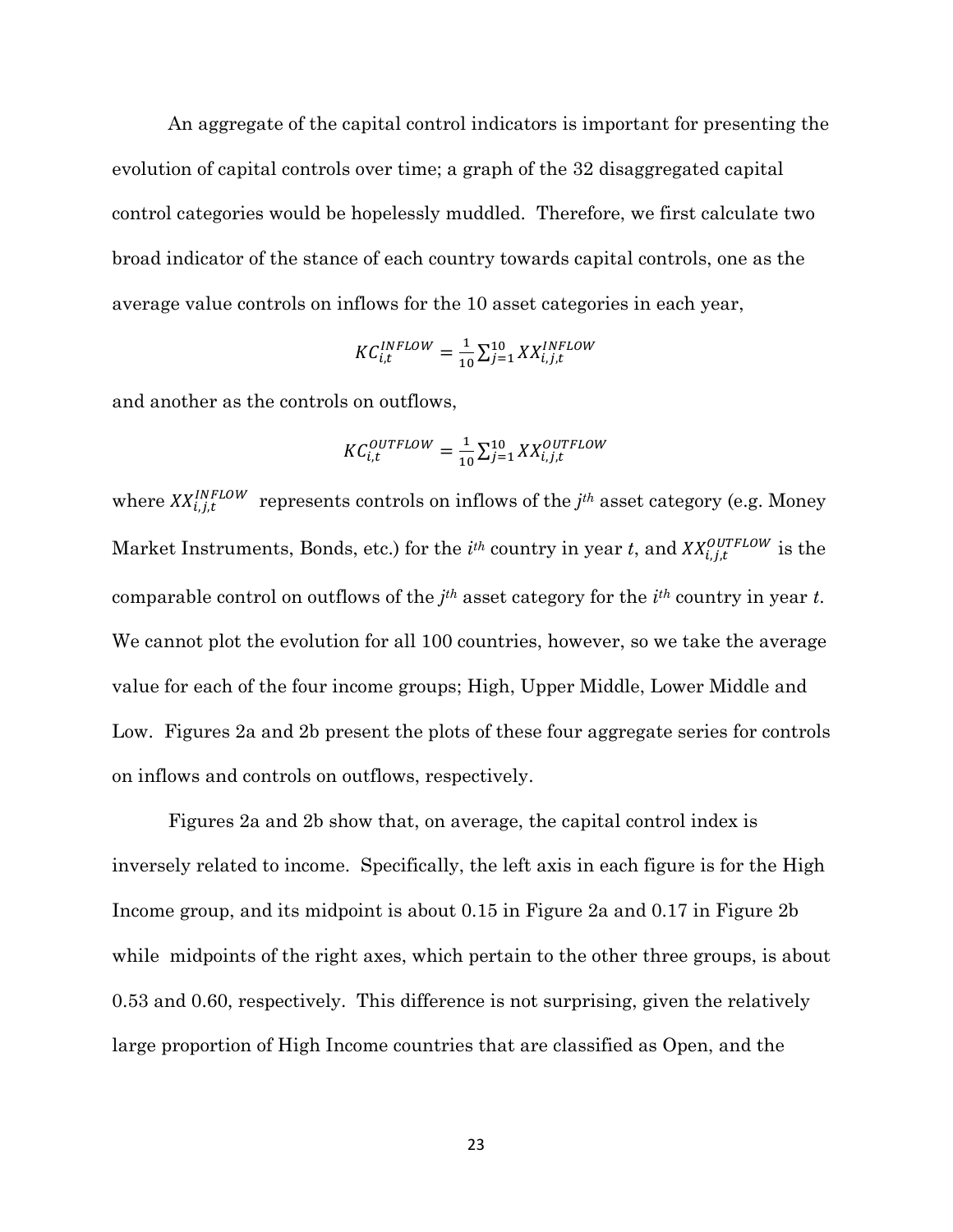

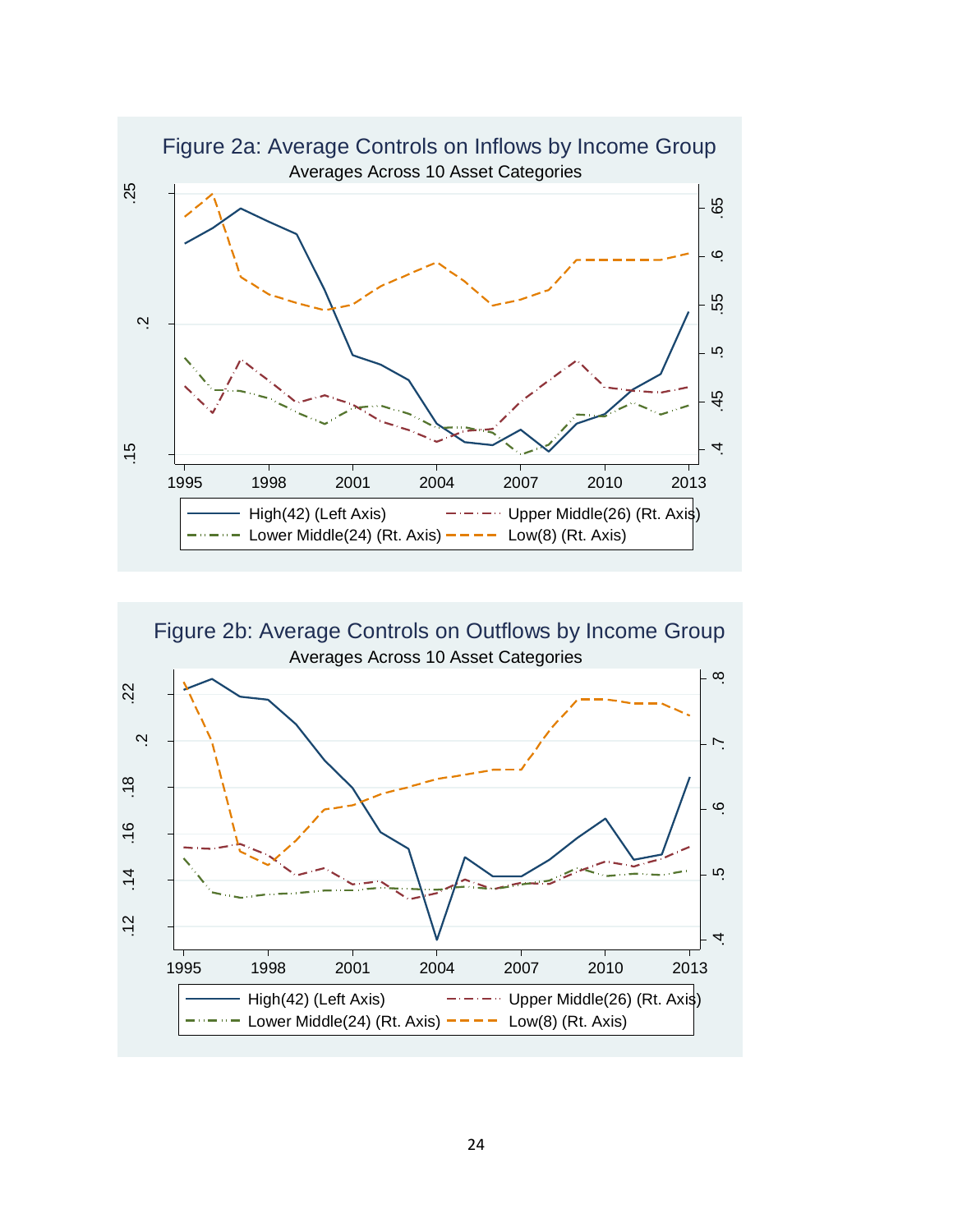relatively higher proportion of countries in the other three groups that are classified as Gate or Wall countries. This is also consistent with the findings of Fernandez, *et.al.* (2014), who found an inverse relation between capital controls and income levels, although their findings came from a more limited sample in terms of assets, countries and years.

Another distinction across the income groups is the pattern of average capital controls over time. The High Income group of countries has a large decrease in its average from about 0.20 for inflows and 0.22 for outflows in the first years of the sample period to less than 0.10 in 2008 for inflows and 0.12 in 2004 for outflows before rising again in the subsequent years. The Low Income countries as a group also see a large decline in their average inflow and outflow controls in the first years of the sample period, and then an increase, especially in average controls on outflows. The range of the averages across time for both inflow controls and outflow controls for the two Middle Income groups is lower than the other groups, and the averages themselves are lower than the Low Income group but more than twice as high as those for the High Income group.

The aggregate indicators used to generate Figures 2a and 2b show some differences between controls on inflows and controls on outflows. We further consider the relationship between inflow controls and outflow controls by calculating, for each country, its average controls on inflows and outflows over the full sample period,  $KC^{INFLOW}$  and  $KC^{OUTFLOW}$ , respectively. These are defined as

25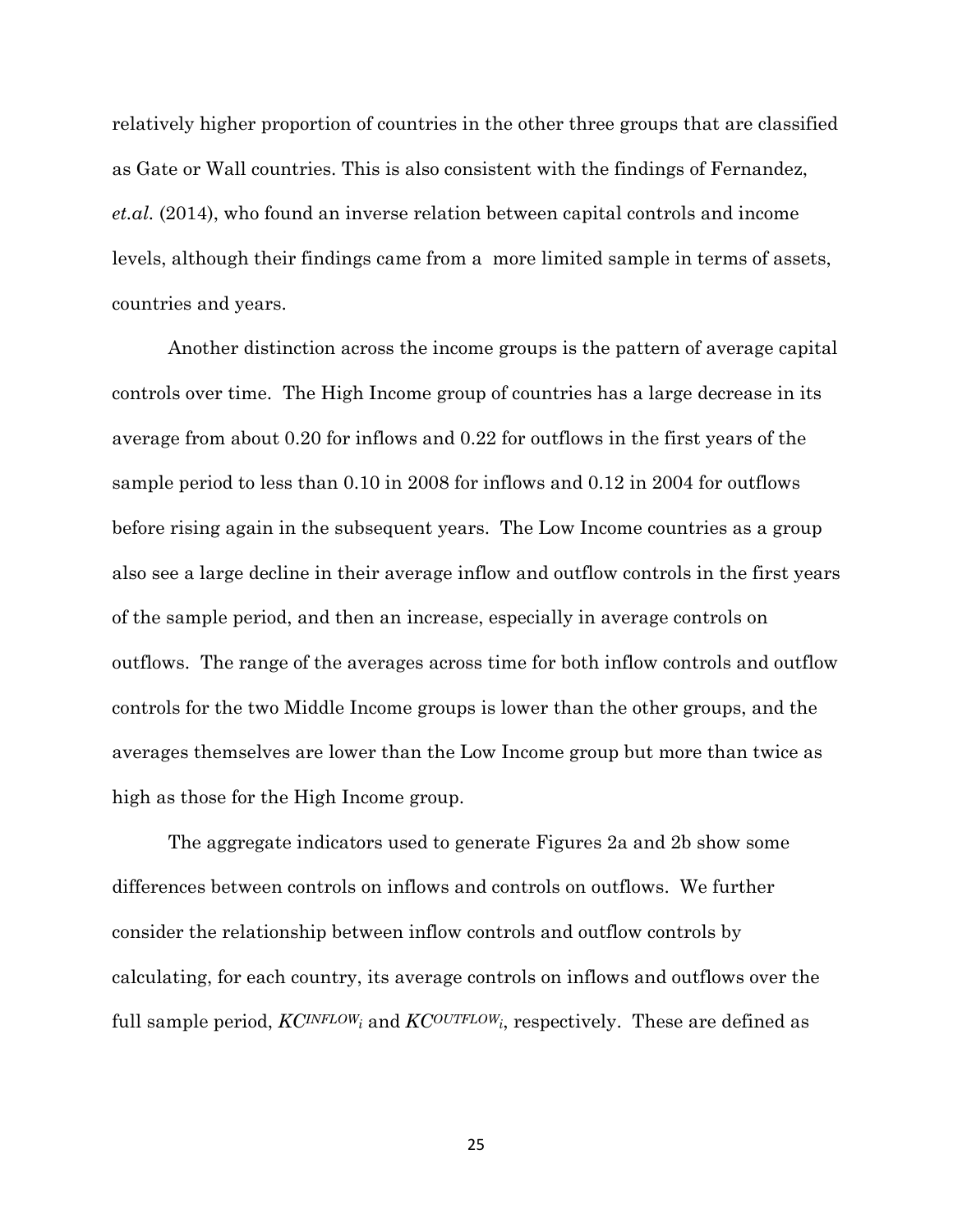$$
KC_i^{INFLOW} = \frac{1}{19} \sum_{t=1995}^{2013} \sum_{j=1}^{10} XX_{i,j,t}^{INFLOW}
$$
  

$$
KC_i^{OUTFLOW} = \frac{1}{19} \sum_{t=1995}^{2013} \sum_{j=1}^{10} XX_{i,j,t}^{OUTFLOW}
$$
.

Figure 3 presents the scatterplots of these country-by-country indicators (along with a 45 degree line), with the left panel representing the 42 High income countries and the right panel representing the 58 Medium and Low Income countries. The sizes of the bubbles in these figures reflect the number of countries in a small range.



The two panels of this figure show a somewhat higher prevalence of outflow controls than of inflow controls, consistent with the statistics in Table 3 and Figure 1. Figure 3 illustrates that the difference in the prevalence of inflow and outflow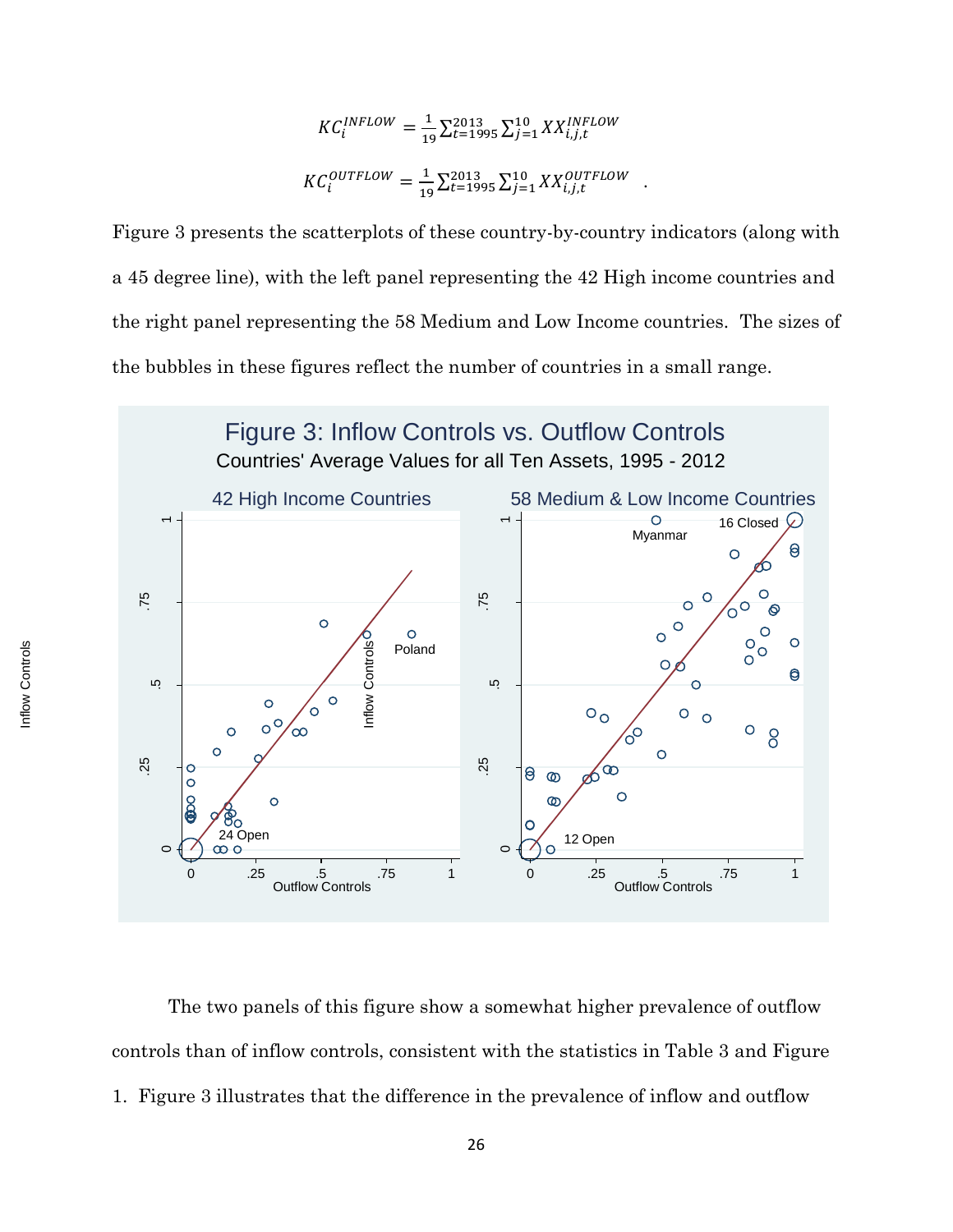controls is more pronounced for the Medium and Lower Income countries than for the High Income countries. The two panels of Figure 3 also show that there is a relatively high correlation of inflow and outflow controls on a country-by-country basis (for both sets of countries, the correlation is about 0.8). This is necessarily the case for the 36 Open countries and, to a somewhat lesser extent, for the 16 Wall countries.

 Figures 2 and 3 use aggregates either across sets of countries for each year, or across time for each country. In some cases we may want to take advantage of the detailed nature of the data set and have an aggregate indicator based on a subset of assets; for example, Klein and Shambaugh (forthcoming) use an indicator that includes only Money Market Instruments and Bonds in their analysis of interest parity as well as another one that includes those asset categories plus Equities, Collective Investment and Financial Credits.

More generally, with any aggregate we would want to consider the benefit of having a single measure against the cost of masking information by combining possibly disparate series. An aggregate indicator will be more representative of its constituent series if the series are more highly correlated with each other. For example, an aggregate indicator averaging the inflow and outflow series for Derivatives is more representative of its two constituent parts than one that averages the inflow and outflow indicators of Real Estate since the correlation of the former is 0.86 and that of the latter is 0.30. Likewise, an aggregate of the outflow controls for Money Market Instruments, Bonds, Equities and Collective

27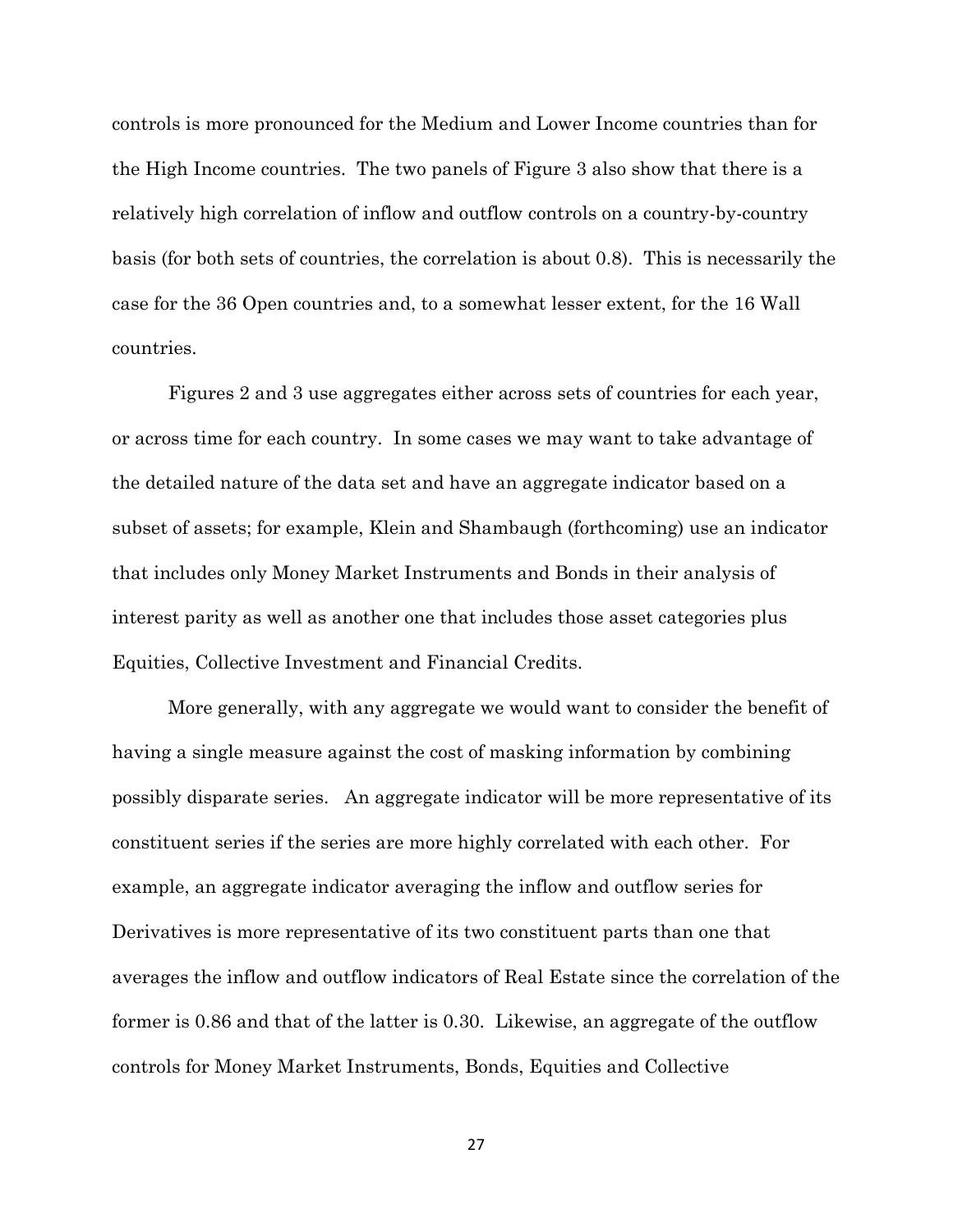Investments would be one that is relatively representative of each of these separate categories since each of the six pairwise correlations are greater than 80 percent, while the broadening of this aggregate to include controls on Commercial Credits would be less representative since the correlations of that category with the other four ranges from 55 percent to 64 percent.

We begin by examining the correlation between the average of inflows and outflows of a single asset with that of an average of an aggregate of the inflows and outflows of the other nine assets. Table 6 presents this set of ten statistics. The table shows that controls on Real Estate, Commercial Credits, Direct Investment, and Guarantees, Sureties, and Financial Backup Facilities are least correlated with the aggregate of the respective nine remaining categories while the correlation of Money Market Instruments, Collective Investments, Derivatives and Equities are most highly correlated.

| Table 6: Correlation Between 9-Asset Aggregate Capital Controls and Excluded Asset Category    |      |      |      |      |      |      |      |      |      |      |
|------------------------------------------------------------------------------------------------|------|------|------|------|------|------|------|------|------|------|
| <b>Excluded Asset</b>                                                                          | mm   | bo   | eq   | Fc   | ci.  | de   | re   | cc   | gs   | di   |
| Correlation                                                                                    | 0.87 | 0.83 | 0.87 | 0.83 | 0.88 | 0.87 | 0.61 | 0.71 | 0.79 | 0.77 |
| Entries represent the correlations between an aggregate 9-Asset Capital Flow Measure (both     |      |      |      |      |      |      |      |      |      |      |
| inflow and outflow controls) that exclude the asset category in listed in the column head, and |      |      |      |      |      |      |      |      |      |      |
| that excluded asset.                                                                           |      |      |      |      |      |      |      |      |      |      |

We next consider a set of nested aggregate indicators that differ by the number of component assets (again, each asset series represents the average of inflow and outflow controls). All ten assets are included in the broadest indicator, *KC10i,t*, which is the average of the inflow and outflow indicators above,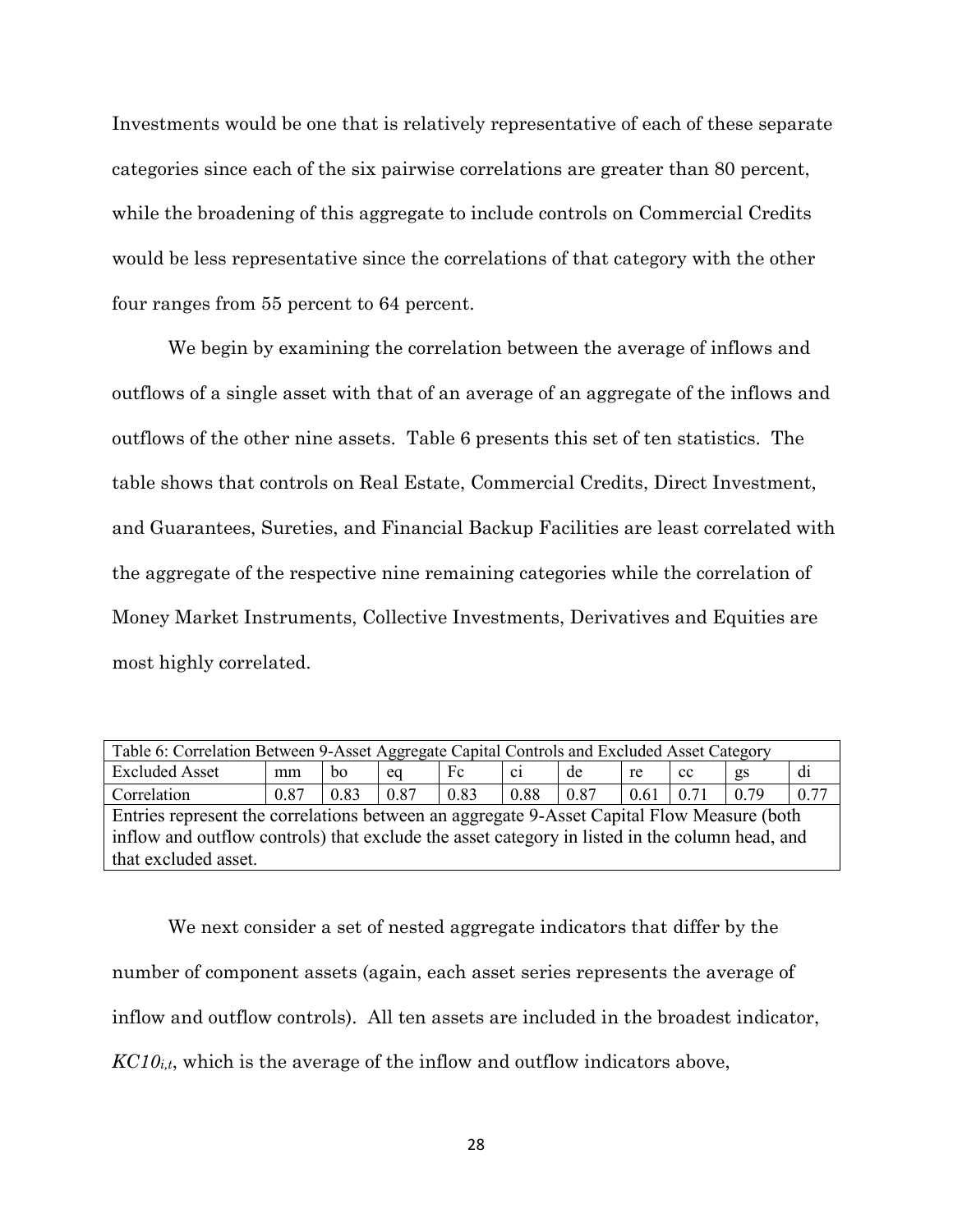$$
KC10_{i,t} = \frac{1}{20} \sum_{j=1}^{10} XX_{i,j,t}^{INFLOW} + \frac{1}{20} \sum_{j=1}^{10} XX_{i,j,t}^{OUTFLOW}
$$

The series *KC9i,t* excludes direct investment, both because it is less correlated with the other assets than almost any other series and because controls on direct investment often reflect non-economic considerations. The series  $KC5<sub>i,t</sub>$  includes Money Market Instruments, Bonds, Equities, Collective Investments, and Derivatives, five series that are relatively highly correlated. The narrowest category, *KC2i,t*, includes only controls on fixed income assets, Money Market Instruments and Bonds.

Table 7 presents the correlations across these categories for the full set of countries (the six upper triangular elements of the table) and the Gate countries only (the six lower triangular elements) for these four aggregate indicators. The correlations are very high for the full set of countries, with a range from 0.924 (for the correlation between KC10 and KC2) to 0.995 (for the correlation between KC9 and KC10). The correlations among these aggregates for the Gate countries are, naturally, lower than the respective correlations for the full set of countries, and there is also a greater range of values. For example, the correlation between the two-asset and ten-asset indicators is 0.873. In contrast, the difference in the correlation of the two-asset and five-asset indicators between the full sample (0.971) and the sample of Gate countries (0.953) is not nearly as large. Thus, there could be differences in the estimated effect of capital controls in an analysis in which the identification depends upon the pattern of controls for Gates countries.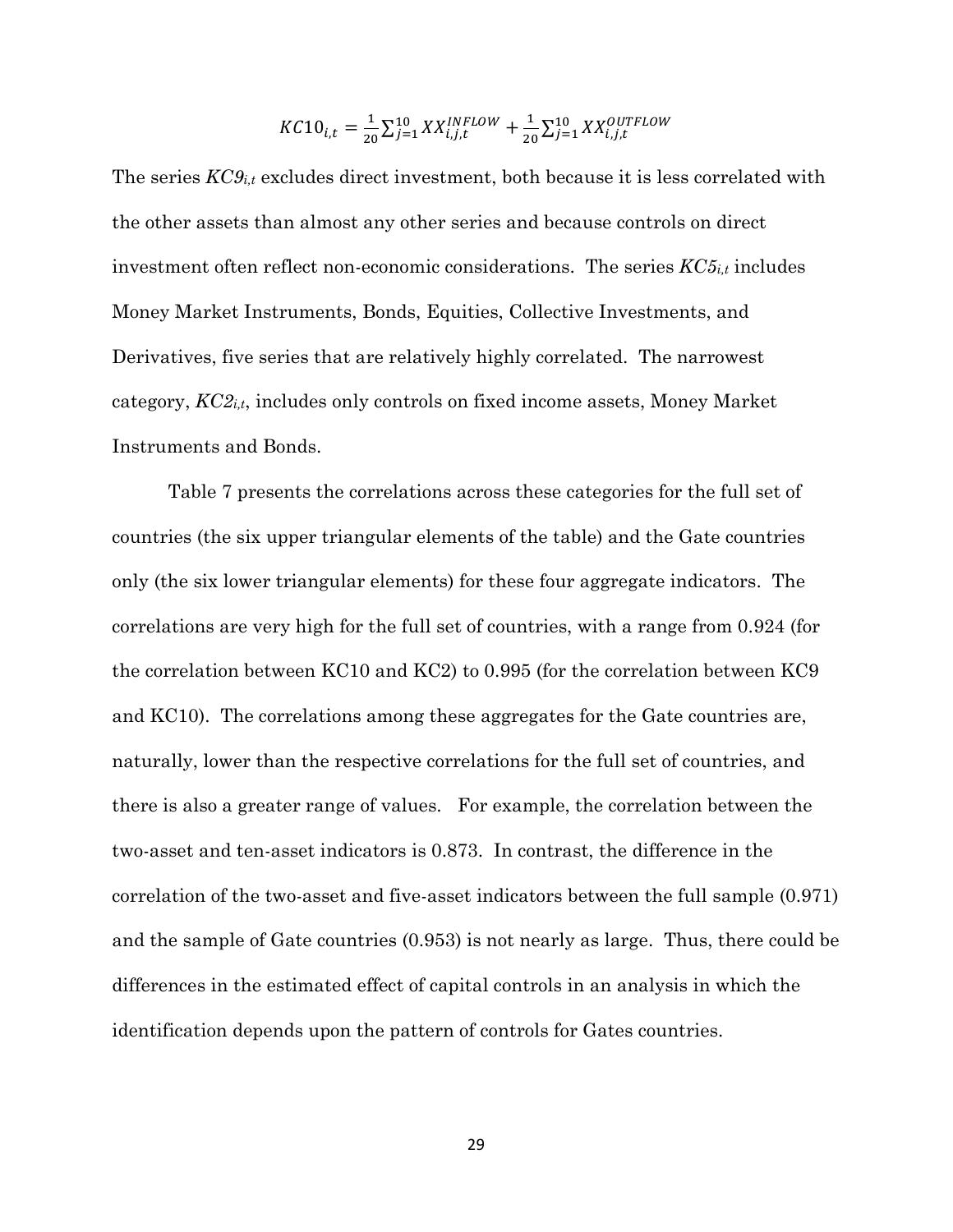| Table 7: Correlations Between Aggregate Capital Controls Measures |       |                 |                 |       |  |  |  |  |  |
|-------------------------------------------------------------------|-------|-----------------|-----------------|-------|--|--|--|--|--|
|                                                                   | KC10  | KC <sub>9</sub> | KC <sub>5</sub> | KC2   |  |  |  |  |  |
| <b>KC10</b>                                                       |       | 0.995           | 0.954           | 0.924 |  |  |  |  |  |
| KC <sub>9</sub>                                                   | 0.992 |                 | 0.958           | 0.928 |  |  |  |  |  |
| $\overline{KC5}$                                                  | 0.901 | 0.910           |                 | 0.971 |  |  |  |  |  |
| $\overline{KC2}$                                                  | 0.873 | 0.877           | 0.953           |       |  |  |  |  |  |

KC10: Average of Inflows and Outflows for mm, bo, eq, ci, de, re fc, cc, gs, di.

KC9: Average of Inflows and Outflows for mm, bo, eq, ci, de, re fc, cc, gs (all but di).

KC5: Average of Inflows and Outflows for mm, bo, eq, ci, de.

KC2: Average of Inflows and Outflows for mm, bo.

Upper triangular elements show correlations among all 100 countries. Lower triangular elements show correlations among 48 Gate countries.

We conclude this section by considering the relationship between the average for each country of our broadest indicator of capital controls, *KC10i* and the average, over the same time periods, of two popular measures of aggregate capital controls that have been used in empirical research. The index developed by Dennis Quinn (first published in Quinn (1997)) attempts to capture the intensity of enforcement of controls on both the capital account and the current account. As in the present study, Quinn derives an index of capital controls from the narrative portion of the AREAER reports. To assess the severity of the restrictions on capital flows, Quinn's index uses a five-point scale at the granular level. However, his index does not distinguish between capital controls on inflows and capital controls on outflows. For purposes of comparison to our aggregate index, in the analysis below we convert his capital account index to the range [0,1] in which, as with our index, larger values represent more restrictions on capital account transactions. The Chinn-Ito index (first presented in Chinn and Ito (2006)) takes the first principal component of the *AREAER* summary binary codings of controls relating to current account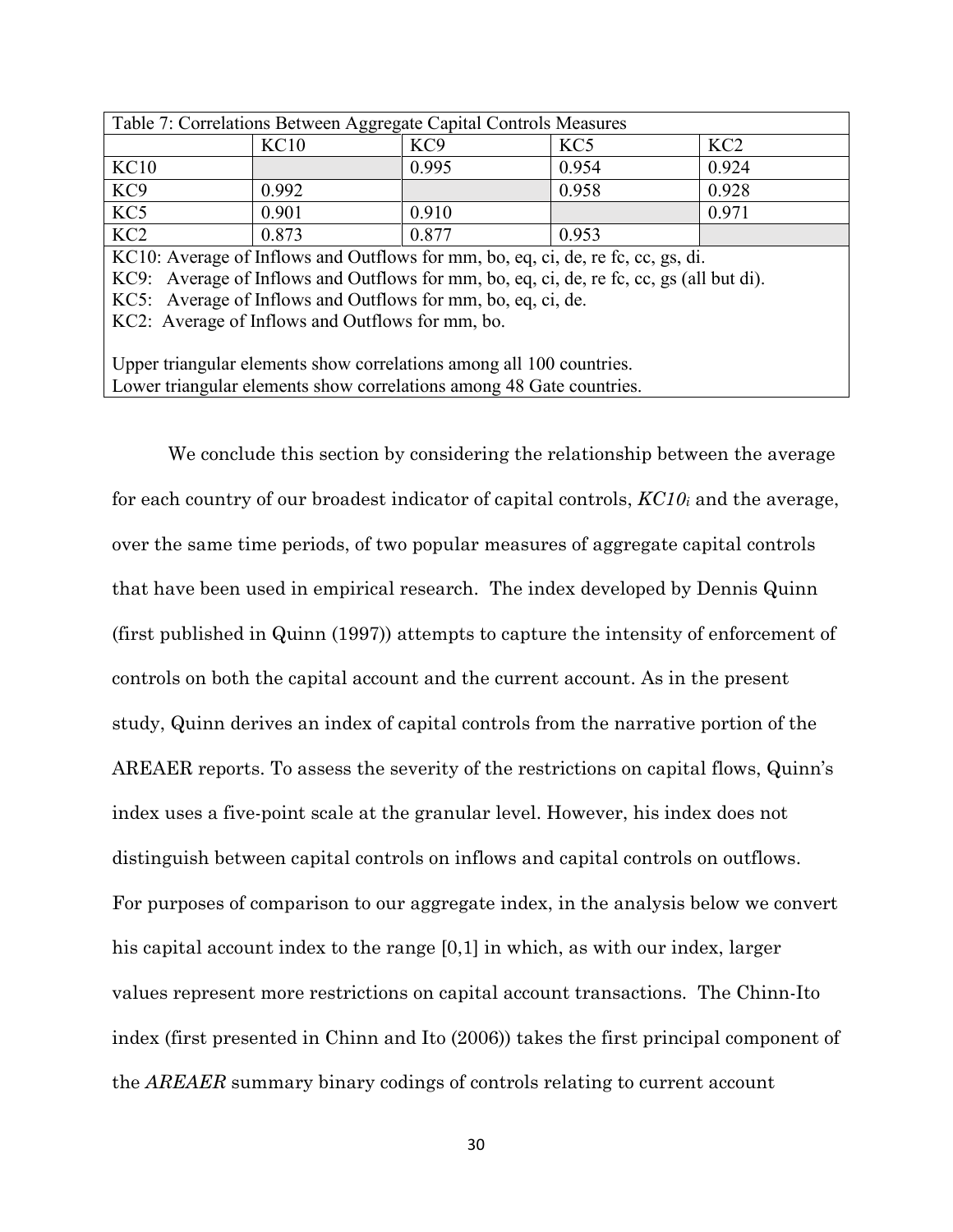transactions, capital account transactions, the existence of multiple exchange rates, and the requirements of surrendering export proceeds. As with the Quinn index, we convert this index to one with the range [0,1] in which larger values represent more restrictions, to facilitate comparison with our index.

We regress the average value for each country of each of these two indices over the sample period on the average value for each country of our broad indicator of capital account controls, KC10<sub>i</sub><sup>18</sup> These estimates, with the standard errors given in parentheses, are

*Quinn<sub>i</sub>* = 
$$
0.004_{(0.019)} + 0.71_{(0.041)} K C 10_i
$$
  $R^2 = 0.77$ ;  $n = 90$   
\n*Chinnlto<sub>i</sub>* =  $0.049_{(0.025)} + 0.91_{(0.051)} K C 10_i$   $R^2 = 0.77$ ;  $n = 99$ .

Plots of the regression lines, and the scatter plots of the points, are presented in the two panels of Figure 4. We identify the country associated with each point for which the absolute value of the regression error is greater than 0.25 for the regression for the Quinn indicator, and 0.20 for the Chinn-Ito regression.

In both of these regressions, the coefficient on  $KCl<sub>0</sub>$  is significantly different from zero at very high levels of confidence. But the more relevant test is whether these coefficients are significantly different from 1. The t-statistic for this test in the regression with the Chinn-Ito indicator is 1.71 and the t-statistic for the Quinn regression is 7.21. Thus, the null hypothesis that the coefficients equal 1 can be

 $18$  The average values of KC10<sub>i</sub> used in the regressions are calculated using annual data only for those countries that have data for the Quinn and the Chinn-Ito indices in the respective years (the averages KC10i are different for the Quinn and Chinn-Ito regressions since these two indices have different country coverage in each year). The sample period used to calculate these averages is 1995 to 2012.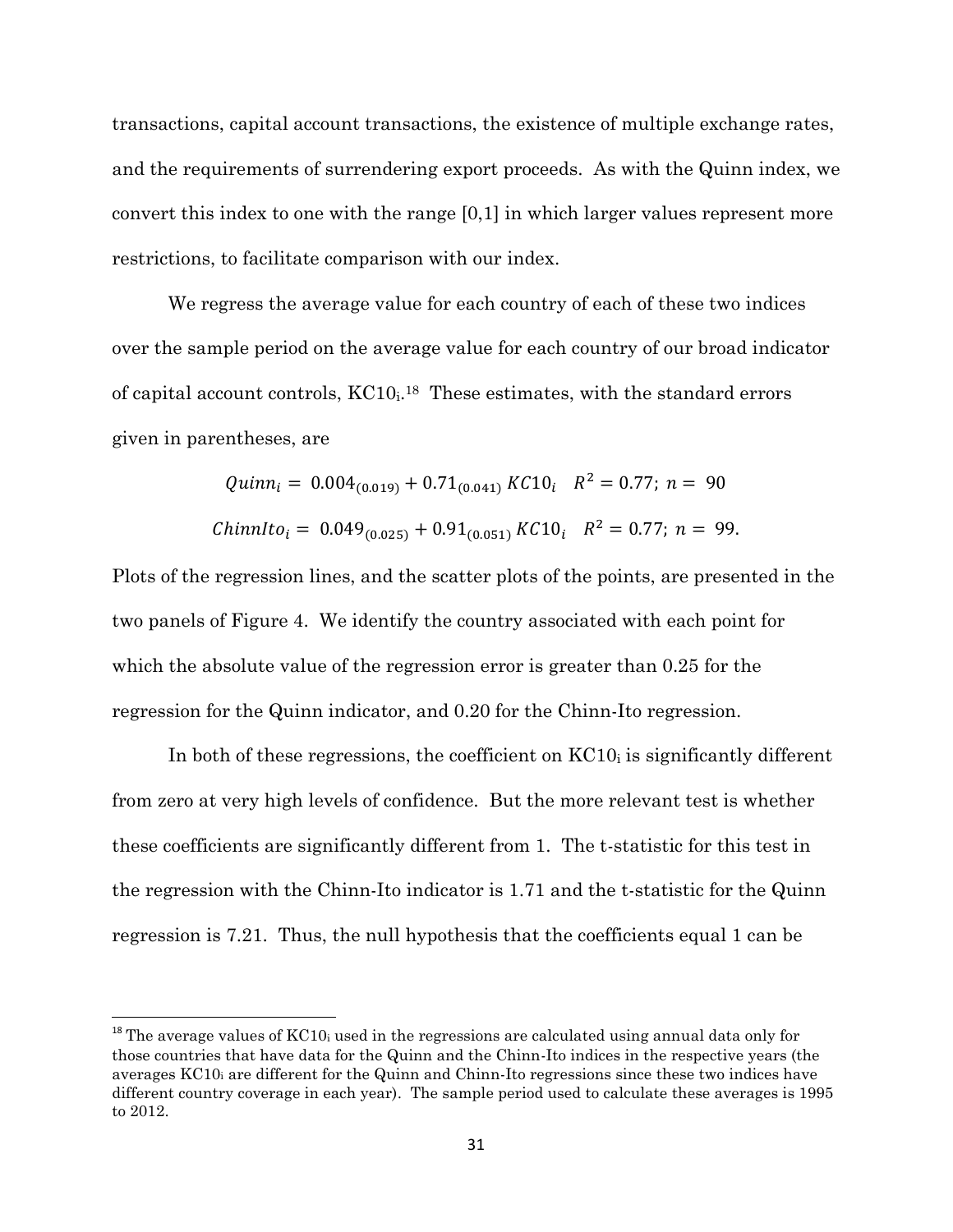rejected in at the 95 percent level of confidence in both cases, but not at the 90 percent level of confidence in the case of the Chinn-Ito indicator.

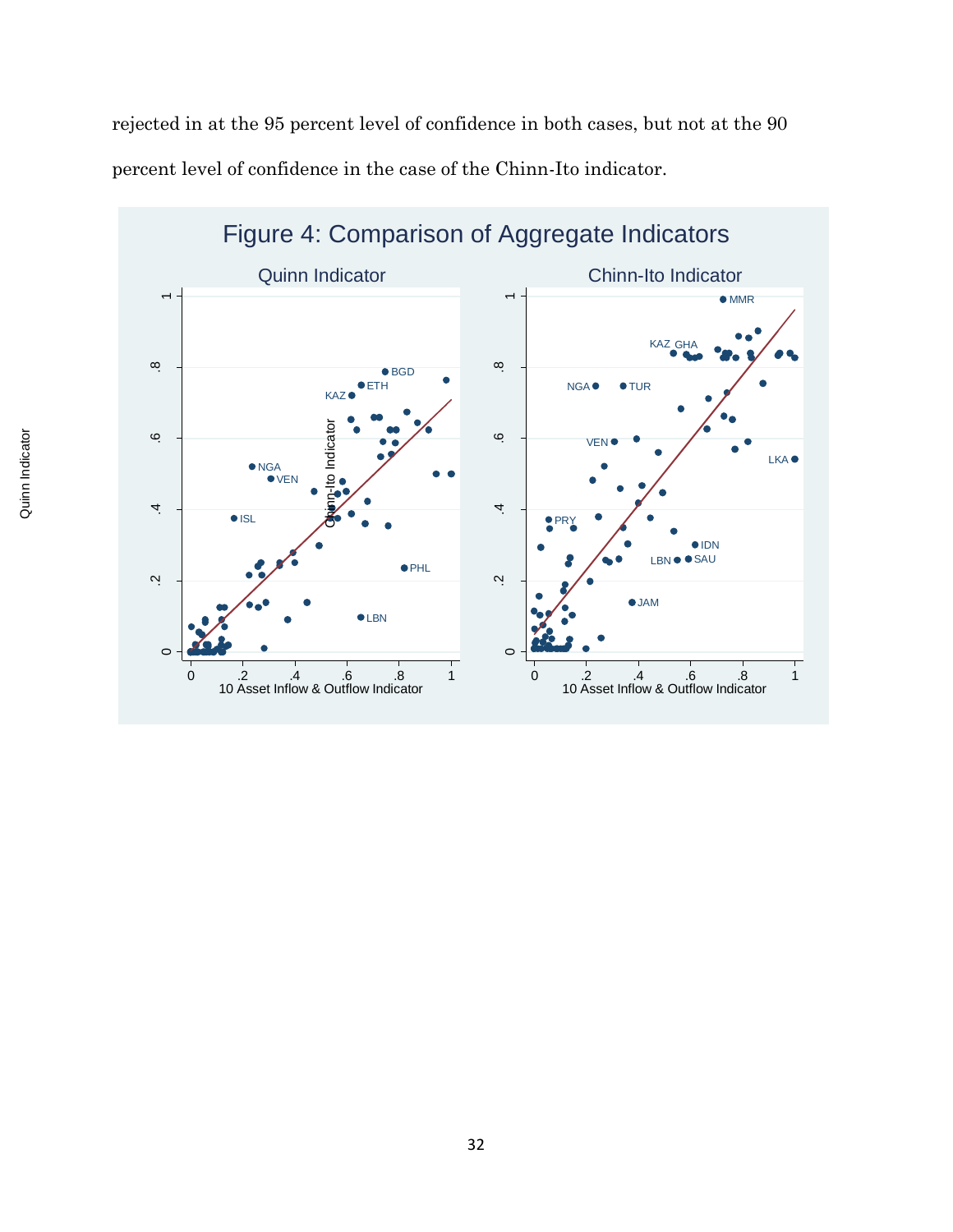## **V. Conclusions**

The role that capital controls should play in countries' macroeconomic toolkits remains one of the most hotly contested issues in discussions over the international monetary system. The shift among some policymakers and researchers towards a greater acceptance of these rules and regulations in the wake of the economic and financial turmoil of the past few years contrasts with the views of other that many of these policies are ineffective and cause unintended consequences. Properly addressing the continuing controversies surrounding this topic requires careful, high-quality theoretical and empirical research.

We contribute to this debate by making available a new data set, described in this paper, which will enable more detailed and wider-ranging empirical investigations of capital controls and their effects. In this paper we have illustrated and explained the data construction. We also present some of the basic properties of the granular data as well as those of aggregates built up from the individual data series. Our hope is that this data set proves useful in moving forward our understanding of this important topic.

33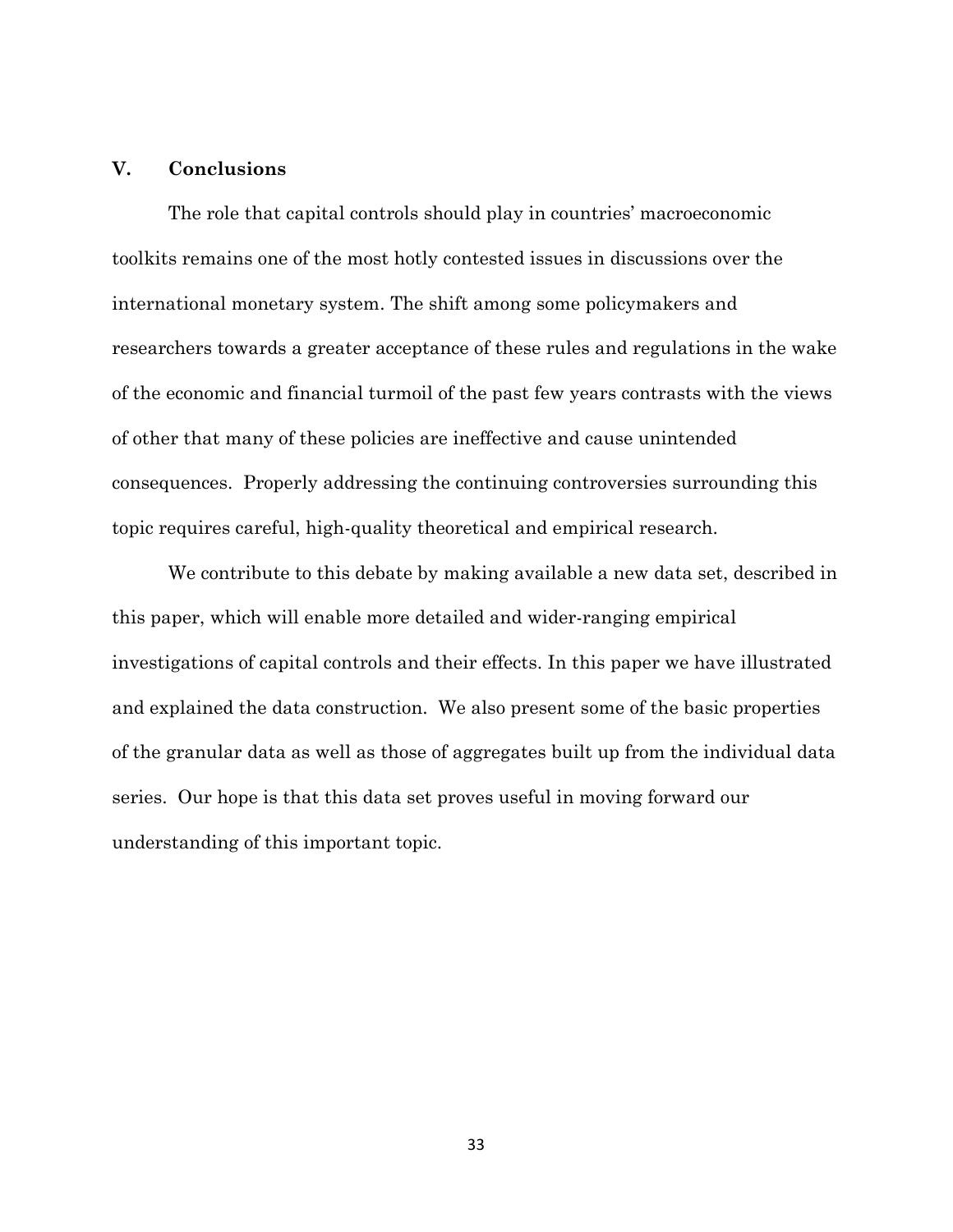## **Bibliography**

Bhagwati, Jagdish. 1998. "The Capital Myth: The Difference Between Trade in Widgets and Trade in Dollars." *Foreign Affairs* 77: 7–12.

Benigno, Gianluca, Huigang Chen, Chris Otrok, Alessandro Rebucci, Eric Young (2014), "Optimal Capital Controls and Exchange Rate Policy? A Pecuniary Externality Perspective," CEPR DP. No. 9936.

Bianchi, Javier. 2011. "Overborrowing and Systemic Externalities in the Business Cycle." *American Economic Review* 101, no. 7: 3400–26.

Binici, Mahir, Martin Schindler, and Michael Hutchison. 2010. "Controlling Capital? Legal Restrictions and the Asset Composition of International Financial Flows," *Journal of International Money and Finance* 29:4, 666–684.

Chinn, Menzie D. and Hiro Ito (2006). "What Matters for Financial Development? Capital Controls, Institutions, and Interactions," *Journal of Development Economics*, Volume 81, Issue 1, Pages 163-192 (October).

\_\_\_\_\_\_\_\_\_\_\_, (2008), "A New Measure of Financial Openness," *Journal of Comparative Policy Analysis* 10, 309–22.

De Gregorio, José, Sebastian Edwards and Rodrigo Valdés. 2000. "Controls on Capital Inflows: Do They Work*?" Journal of Development Economics*, vol. 69, pp. 59 – 83.

Dornbusch, Rudiger. 1998. "Capital Controls: An Idea Whose Time is Gone." Mimeo.

Farhi, Emmanuel and Ivan Werning, (2012), "Dealing with the Trilemma: Optimal Capital Controls with Fixed Exchange Rates," NBER Working Paper no 18199.

Fernández, Andrés, Alessandro Rebucci, and Martín Uribe, 2014, "Are Capital Controls Countercylical?" Mimeo, Columbia University.

Forbes, Kristin. 2007. "One Cost of Chilean Capital Controls: Increased Financial Constraints for Smaller Traded Firms," Journal of International Economics, vol. 71, pp. 294 – 323.

Forbes, Kristin, Marcel Fratzscher, Thomas Kostka and Roland Straub. 2012. "Bubble Thy Neighbor: Direct and Spillover Effects of Capital Controls." *National Bureau of Economic Research Working Paper* no. 18052. May.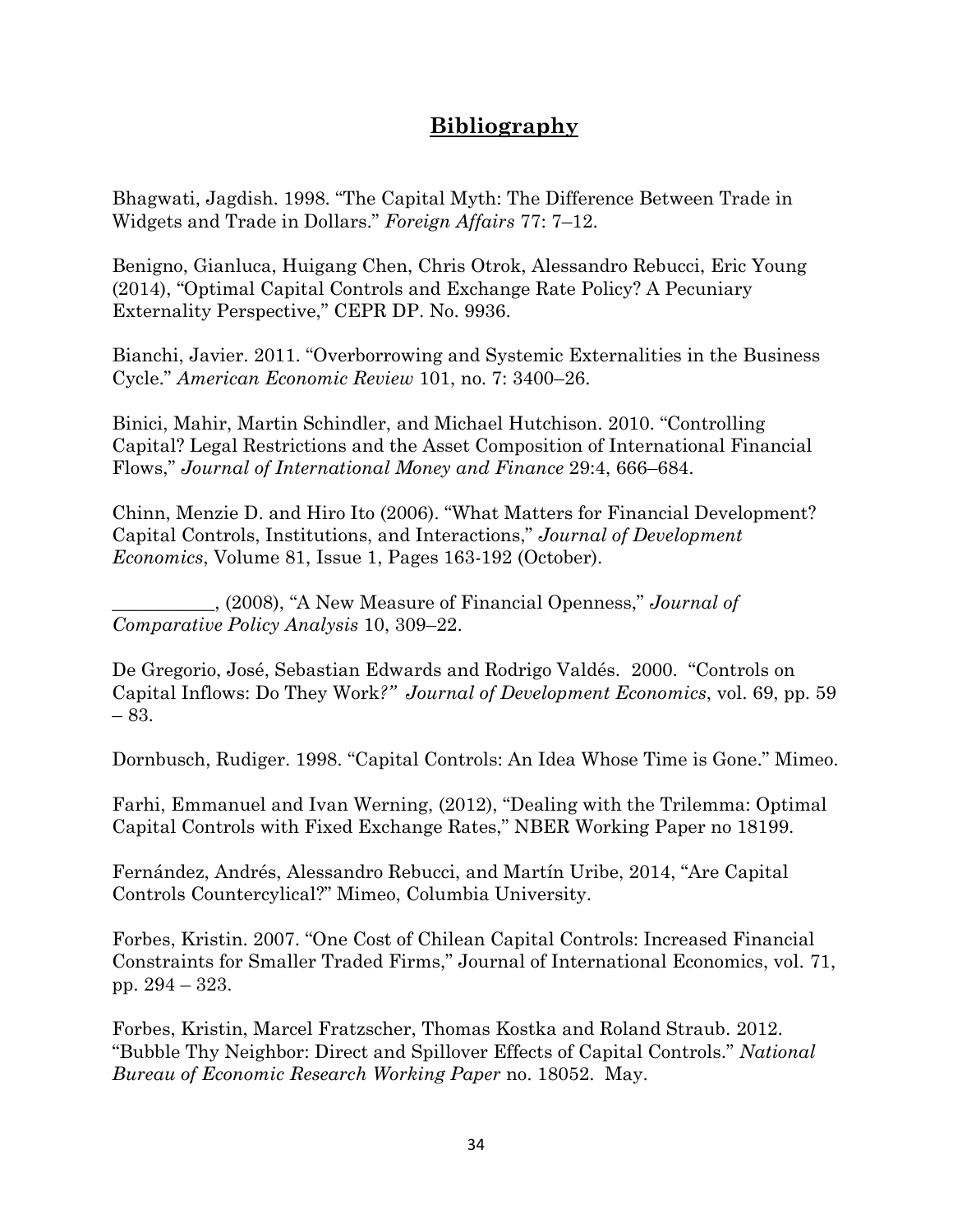Grilli, Vittorio, and Gian Maria Milesi-Ferretti, 1995, "Economic Effects and Structural Determinants of Capital Controls," *IMF Staff* Papers, Vol. 42, No. 3, pp. 517–51.

IMF Strategy, Policy and Review Department. 2011. "Recent Experiences in Managing Capital Inflows – Cross-Cutting Themes and Possible Policy Framework." International Monetary Fund.

Jeanne, Olivier. 2012. "Capital Flow Management." *American Economic Review Papers and Proceedings* (May): 203–06.

Jeanne, Olivier, Arvind Subramanian, and John Williamson. 2012. *Who Needs to Open the Capital Account?.* Peterson Institute for International Economics.

Keynes, John Maynard. 1920. *The Economic Consequences of the Peace.* Harcourt, Brace and Howe, New York.

Klein, Michael W., (2012), "Capital Controls: Gates versus Walls", *Brookings Papers on Economic Activity*, 2013, vol. 2, Fall.

\_\_\_\_\_\_\_\_\_\_\_\_\_\_\_\_\_, and Jay Shambaugh, (forthcoming) "Rounding the Corners of the Policy Trilemma: Sources of Monetary Policy Autonomy," *American Economic Journal: Macroeconomics*.

Korinek, Anton, (2010), "Regulating Capital Flows to Emerging Markets: An Externality View." University of Maryland (December).

Lane, Philip, and Gian-Maria Milesi-Ferretti, (2007), "The External Wealth of Nations Mark II," *Journal of International Economics*, vol. 73, pp. 223-250, November.

Miniane, Jacques (2004), "A New Set of Measures on Capital Account Restrictions," *IMF Staff Papers* 51, 276–308.

Ostry, Jonathan, Atish Ghosh, Karl Habermeier, Marcos Chamon, Mahvash S. Qureshi, and Dennis B.S. Reinhardt. 2010. "Capital Inflows: The Role of Controls." *IMF Staff Position Note*, SPN/10/04.

Ostry, Jonathan, Atish Ghosh, Marcos Chamon, and Mahvash S. Qureshi. 2011. "Capital Controls: When and Why." *IMF Economic Review* 59, no. 3.

Prati, Alessandro, Martin Schindler, and Patricio Valenzuela. 2012. "Who Benefits from Capital Account Liberalization? Evidence from Firm-Level Credit Ratings Data," *Journal of International Money and Finance* 31:6, 1649–1673.